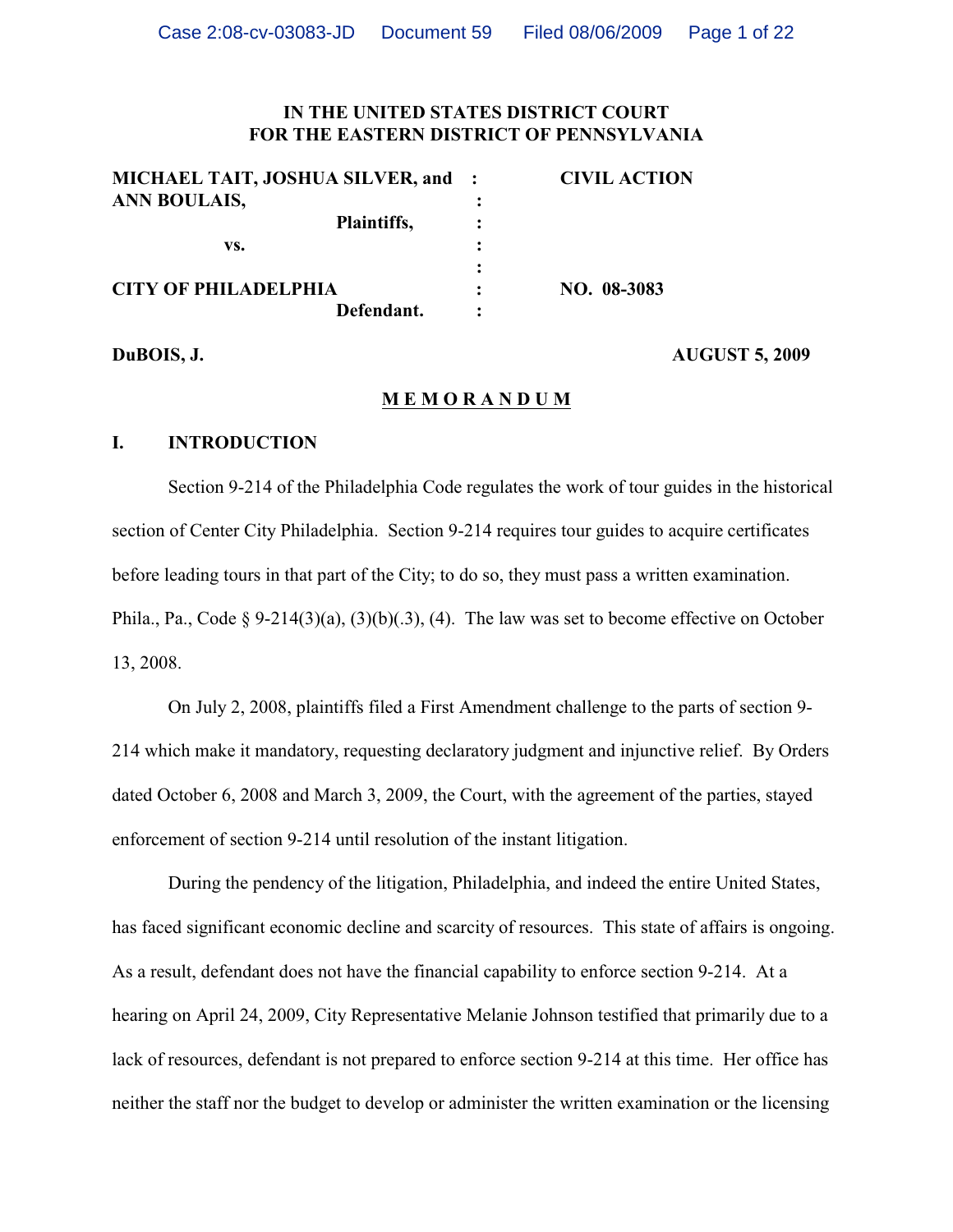procedure.

In light of Johnson's testimony, the question of whether the instant action is ripe for adjudication is squarely before the Court. Applying the three-factor test of Step-Saver Data Systems, Inc. v. Wyse Technology, 912 F.2d 643, 647 (3d Cir. 1990), the Court concludes that defendant's present inability to enforce section 9-214 vitiates ripeness. Accordingly, the Court dismisses plaintiffs' Complaint and the action in its entirety for lack of subject matter jurisdiction. All pending motions are dismissed as moot.

## **II. BACKGROUND**

On April 3, 2008, the City Council of Philadelphia passed Bill No. 080024-A ("the Ordinance"), which amended Chapter 9-200 of the Philadelphia Code, entitled "Commercial Activities on the Streets." Phila., Pa., Bill No. 080024-A (Apr. 16, 2008), codified at Phila., Pa., Code § 9-214 (2008), available at http://webapps.phila.gov/council/attachments/5141.pdf. The Mayor signed the Ordinance on April 16, 2008, and it was codified at Philadelphia Code section 9-214. Id. The Ordinance "provid[es] for the certification of tour guides in certain areas of the city, establish[es] requirements for such certification, and provid[es] for penalties for violations . . . ." Id. It was to become effective 180 days after enactment, on October 13, 2008. Id.

On July 2, 2008, plaintiffs filed a Complaint in this Court, challenging the mandatory licensing scheme of Philadelphia Code section 9-214 as violating their First and Fourteenth Amendment rights. In particular, plaintiffs seek a declaratory judgment that "facially and as applied to Plaintiffs, section 9-214 of the Philadelphia Code violates the First and Fourteenth Amendments to the United States Constitution." (Compl. 9.) They further seek a preliminary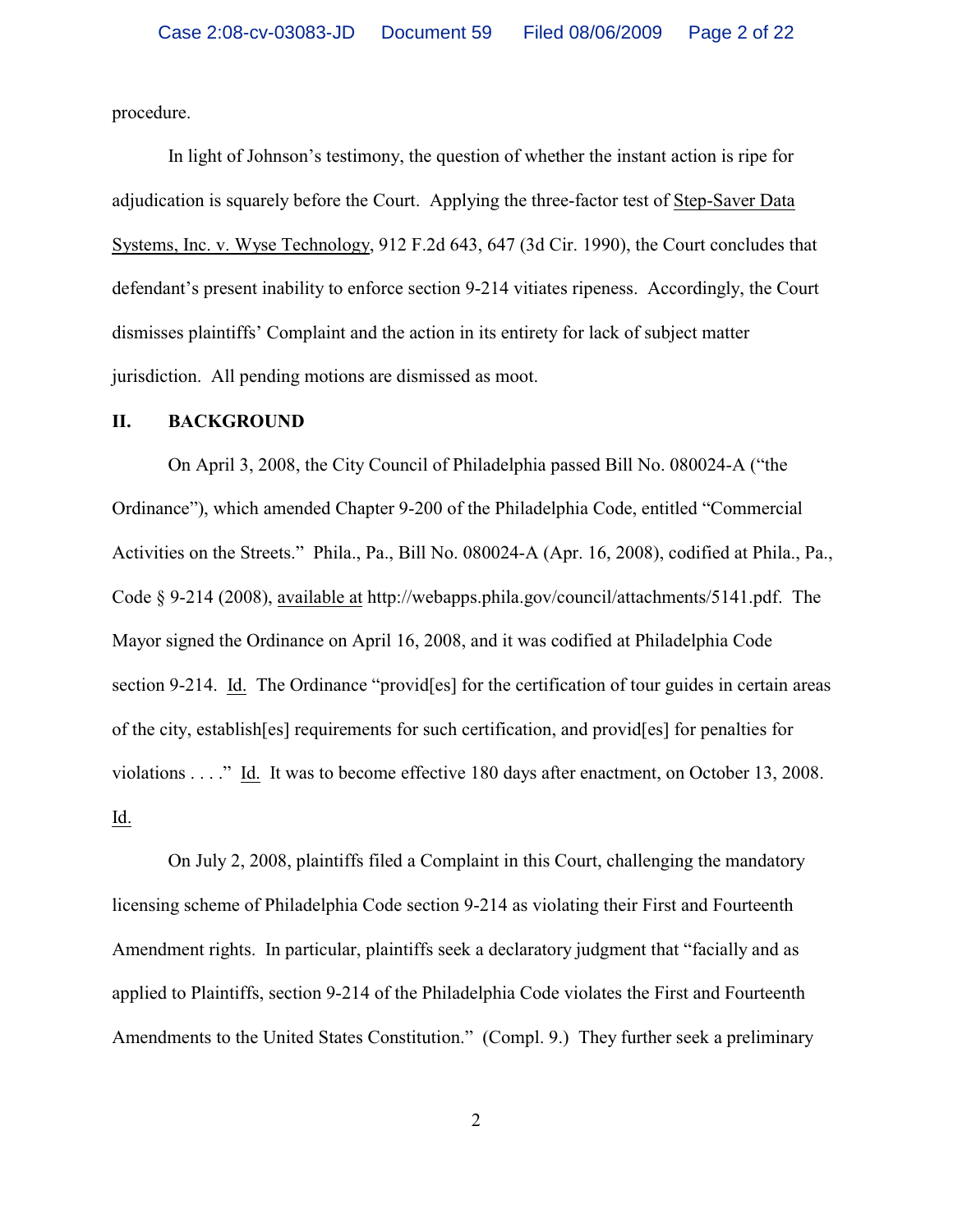and permanent injunction prohibiting defendant and its agents from enforcing the provisions of

section 9-214 that make the licensing scheme mandatory and allow for punishment of unlicensed

tour guides—subsections  $9-214(3)$ ,  $9-214(12)$ , and  $9-214(13)$ . (Id.)

 $<sup>1</sup>$  The challenged provisions read as follows:</sup>

Section 9-214(3) Tour Guide Certificate.

(a) No person shall act as a tour guide on any public right-of-way within the Center City Tourist Area unless such person possesses a tour guide certificate issued in accordance with this Section.

(b) In order to secure a tour guide certificate, a person shall:

(.1) Submit a written application to the Department with such information as the Department shall require;

(.2) Be at least sixteen (16) years of age;

(.3) Take and pass a written examination, as required by Section 9-214(4), or provide proof of exemption under Section 9-214(4)(g);

(.4) Pay a non-refundable application fee to the Department in the amount of twenty five (25) dollars; and

(.5) Provide proof of general liability insurance, obtained by the applicant's employer or the applicant, if self employed, in an amount determined by the Office of Risk Management. Such proof of insurance shall be accompanied with a power of attorney instructing the insurance agency to notify the Department of any default or interruption of coverage for any reason, within ten business days of such default or interruption.

Section 9-214(12) Enforcement.

The provisions of this Section shall be enforced in accordance with the provisions of Section 1-112 [Notices of Violation] of this Code. In the case where the person, violating the provisions of this Section, is an employee of a tour service company, the tour service company and the employee shall be jointly and severally liable for such violation.

Section 9-214(13) Penalties.

In addition to the penalties set forth in Section  $1-109(1)$  of this Code [a fine not exceeding three hundred (300) dollars for each offense], the Department of Licenses and Inspections may revoke the business privilege license of any person, including any tour service company, for a period of not less than six (6) months nor more than one (1) year, upon his or her third violation of the provisions of this Section within a period not to exceed three years.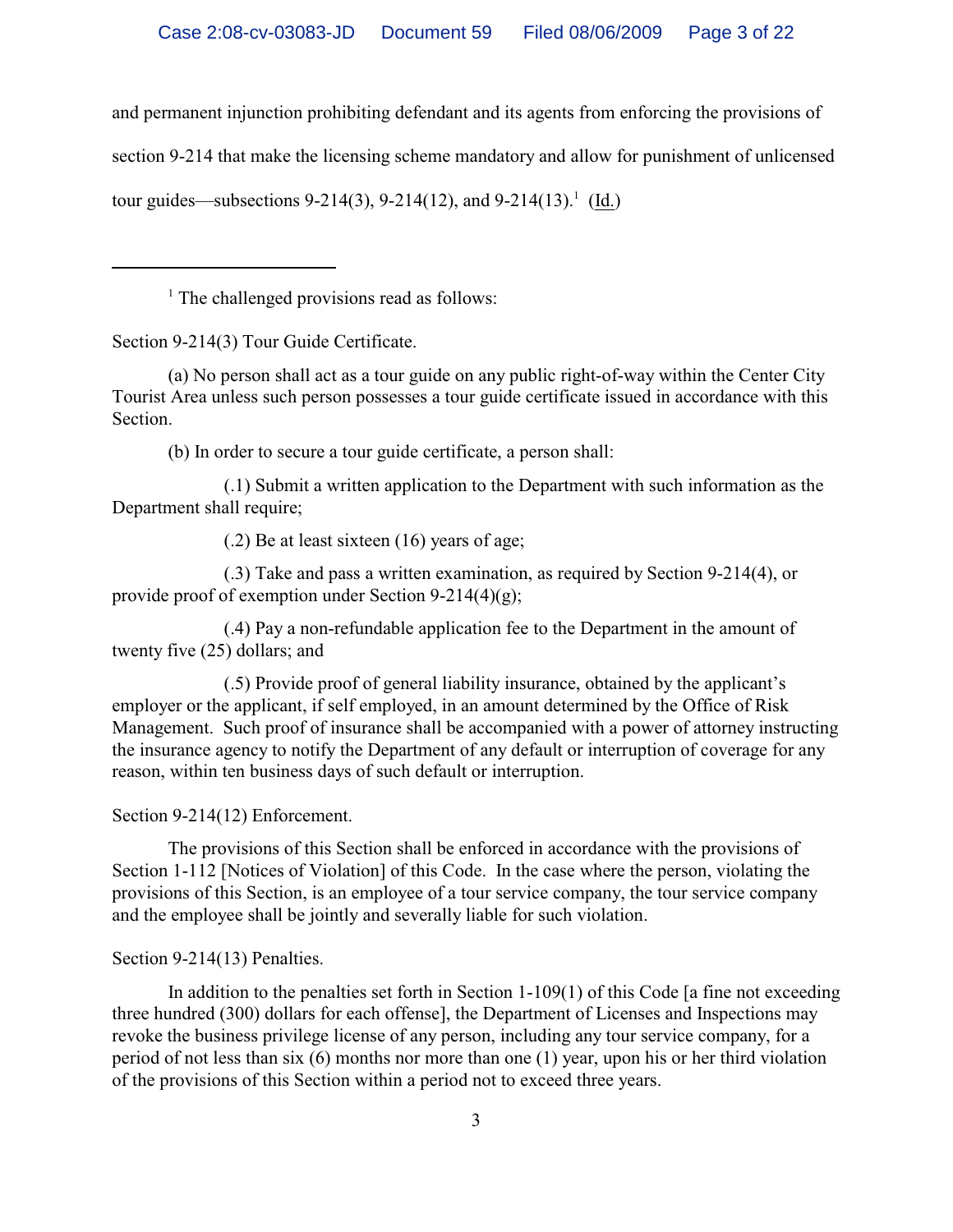On September 15, 2008, plaintiffs filed a Motion for Preliminary and Permanent Injunctive Relief requesting that defendant and its agents be enjoined from enforcing the mandatory provisions of section 9-214. The central issue raised by plaintiffs' Motion is whether the work of tour guides can be considered a profession and regulated as such or whether such regulation violates plaintiffs' First Amendment rights. In addition, plaintiffs raise a number of subsidiary challenges to specific provisions of section  $9-214$ . The Court scheduled a hearing on plaintiffs' Motion for October 6, 2008.

On October 3, 2008, the Court held a telephone conference with the parties, through counsel. During the telephone conference, counsel for defendant agreed to a stay of the effective date of the Ordinance for the lesser of six months or until resolution of the pending litigation. Such a stay Order was signed by the Court on October 6, 2008. In light of the stay, on October 6, 2008, the Court held a chambers conference with the parties, through counsel, rather than a hearing on plaintiffs' Motion. On March 3, 2009, shortly before the expiration of the stay, parties submitted an agreed-upon Order to the Court extending the stay until resolution of the pending litigation. The Court signed the stay Order on March 3, 2009, enjoining defendant from enforcing section 9-214 until the Court enters final judgment in the matter.

On April 24, 2009, the Court held a hearing on plaintiffs' Motion for Preliminary and

 $2$  Plaintiffs also challenge section 9-214 as an "unconstitutional prior restraint" as, according to plaintiffs, the exemption provision, subsection  $9-214(4)(g)$ , gives defendant substantial discretion to discriminate among speakers. Plaintiffs further argue that the level of burden imposed by the testing requirement, subsection 9-214(4), is wholly within defendant's discretion. Section 9-214 is flawed, according to plaintiffs, as it does not set forth any standards by which defendant must exercise such discretion. Finally, plaintiffs argue that subsection 9- 214(4) allows for "potentially enormous delays" as it imposes no deadline for grading the written examination; according to plaintiffs, the lack of a deadline for a final licensing decision renders section 9-214 unconstitutional.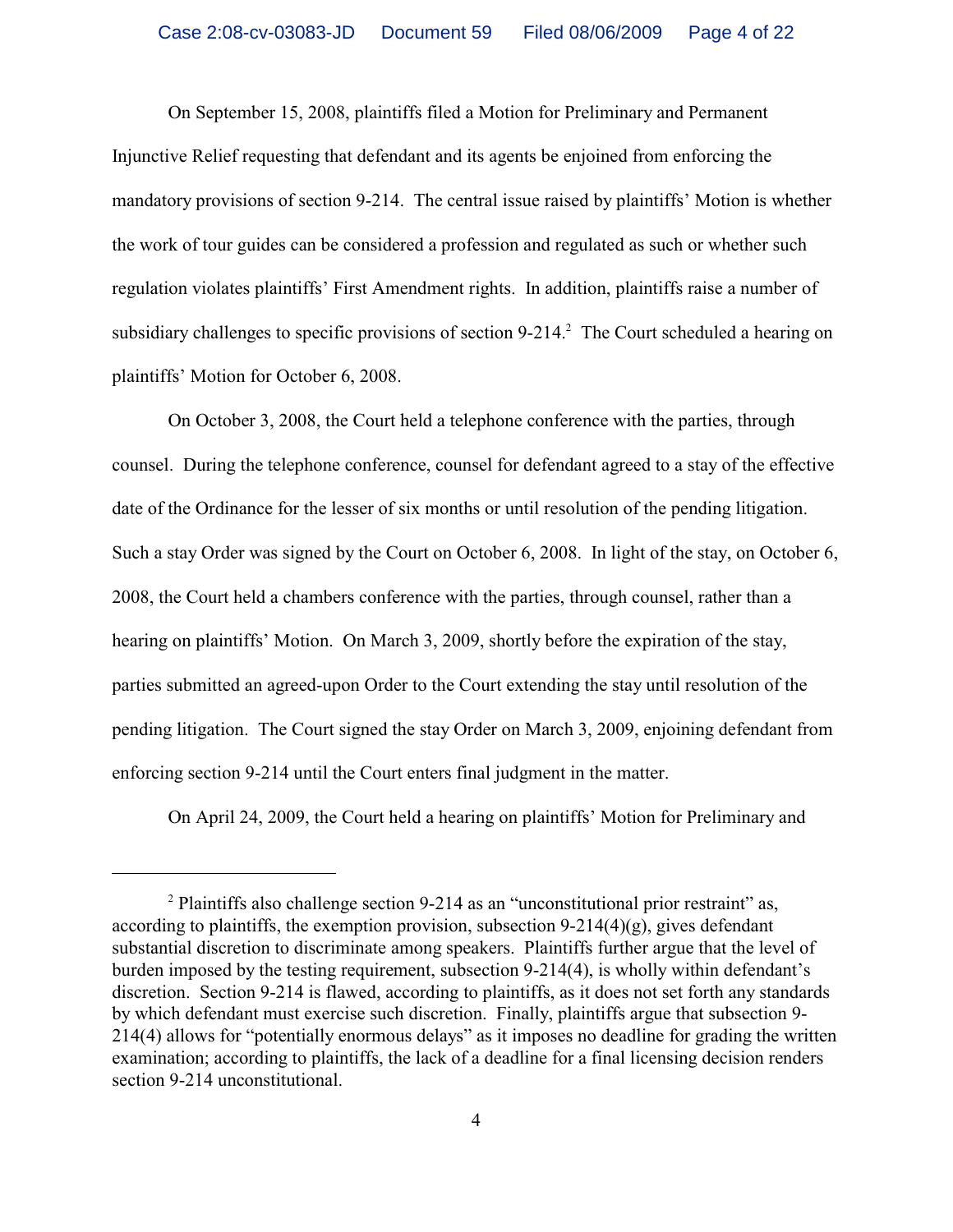Permanent Injunctive Relief.<sup>3</sup> At the hearing, plaintiffs Ann Boulais and Michael Tait testified. Boulais is Administrative Director for American Trolley Tours; Tait is a tour guide who works with a number of tour companies including, *inter alia*, the Constitutional Walking Tour and American Trolley Tours. (Hr'g Tr. 12, 17, Apr. 24, 2009.) Both plaintiffs testified about the importance of historical accuracy on tours but contended that the Ordinance nevertheless violates their free speech rights. (Id. at 14–18, 30.) Tait was asked on direct examination "what do you expect will happen if you're unsuccessful in this lawsuit?" (Id. at 17.) In response, Tait stated, "I believe that a lot of tour guides will have to leave because of the financial difficulties. However, I don't believe that the quality of tours will improve." (Id. at 18.) In response to further questioning, Tait clarified that section 9-214 imposes financial burdens on tour guides, including insurance policy premiums, an application fee of \$25, and an examination fee. (Id. at 19–21, 28.) The Ordinance also requires continuing education, which could pose an additional financial burden. (Id. at 21, 24–28.) According to Tait, enforcing section 9-214 would not improve the quality of tours because "there is nothing set up to make sure that a tour guide, once they take the test, is still giving the correct information  $\dots$ ." (Id. at 22–23.)

Defendant called as witnesses Ron Avery, a tour guide and reporter, and Melanie Johnson, the City Representative. (Id. at 39–40, 49; Supplemental Joint Stipulations of Fact Relating to Witness Testimony ("Supp. Joint Stips.") ¶¶ 5–6, Apr. 20, 2009.) Avery wrote letters to City Council members and testified before City Council, expressing his opinion that Philadelphia tour guides are poorly trained and make historical mistakes when giving tours; he urged City Council to pass a tour guide licensing law. (Hr'g Tr. 41–44; Supp. Joint Stips. ¶ 8.)

 $3$  In light of the stay Order, plaintiffs' request for a preliminary injunction is moot.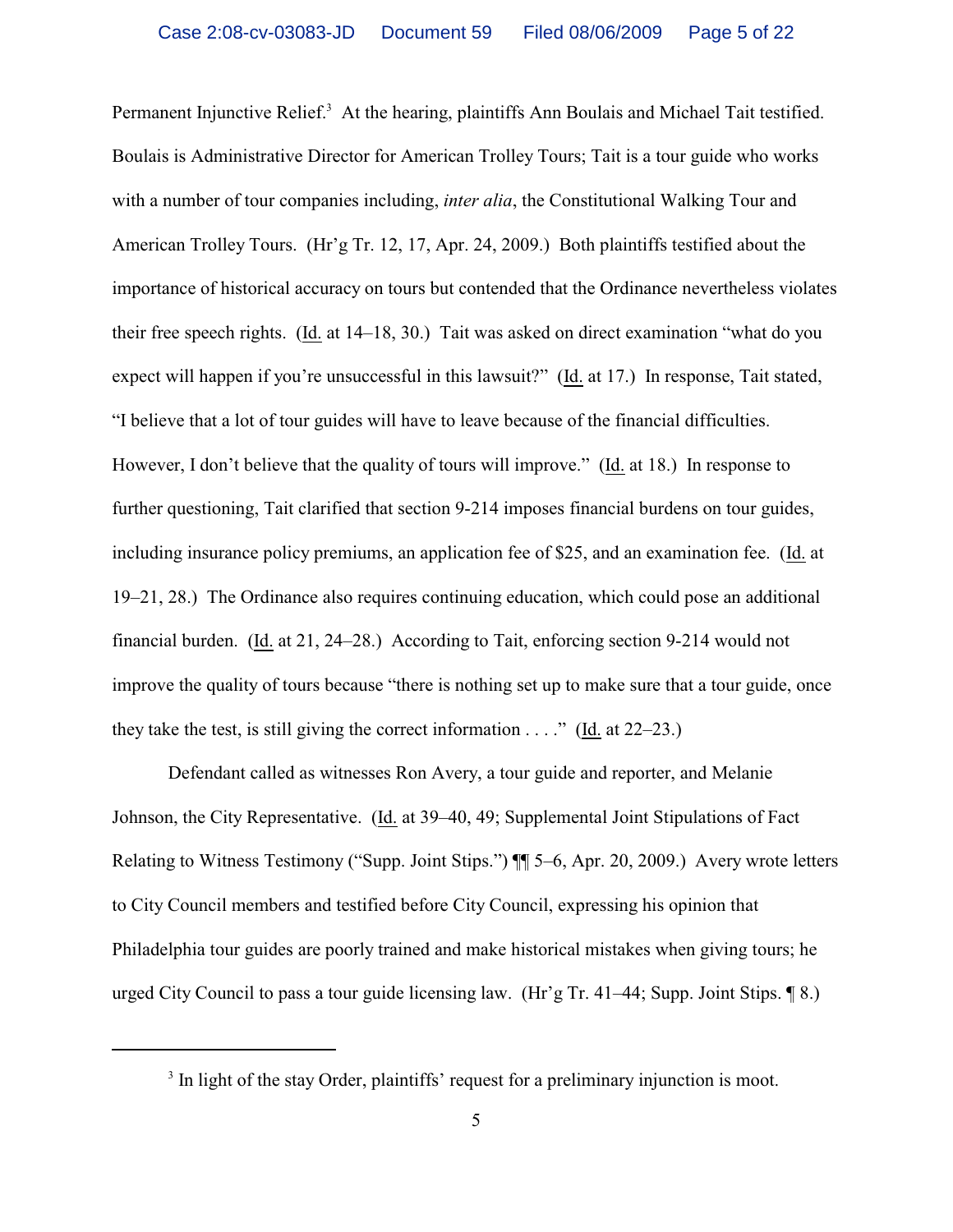His testimony at the hearing of April 24, 2009 was essentially the same. (Hr'g Tr. 41–44.)

Johnson testified that as City Representative, she and her office would be in charge of overseeing the implementation of section 9-214 if the Court lifted the stay of enforcement. (Id. at 50.) Nevertheless, she stated that her office was not ready to oversee the application and certification process at this time, primarily due to a lack of resources. (Id. at 50–51.) She stated that "[i]f the stay is lifted tomorrow, we couldn't do it [enforce section 9-214]." (Id. at 51.) Nevertheless, Johnson testified that eventual enforcement of section 9-214 is "absolutely" important to the City of Philadelphia. (Id.) On cross examination, she reiterated that she was affirmatively not disavowing any intention of enforcing section 9-214 at some point in time. (Id. at 54.)

Following the presentation of witnesses, the Court conducted oral argument on the issues raised by the pending motion. In particular, the Court asked the parties whether, in light of Johnson's testimony, the action was ripe for adjudication. Counsel presented their positions orally in Court—plaintiffs argued that the dispute is indeed ripe as the existence of section 9-214 has a chilling effect on free speech rights; defendant argued that there is not sufficient adversity between the parties at the present time.<sup>4</sup>

The parties also submitted supplemental memoranda of law on the issue of ripeness. As

<sup>&</sup>lt;sup>4</sup> An evidentiary issue concerning the transcripts of the City Council hearings about the Ordinance also surfaced at the April 24, 2009 hearing. The Court ruled that while the transcripts were admissible, the testimony of the witnesses at the City Council hearings would not be admissible for the truth of what was said. (Hr'g Tr. 5–7, 32–35.) The Court gave defendant leave to brief the issue after the hearing, and defendant filed a Motion for Clarification or Reconsideration of the Court's April 24, 2009 Evidentiary Ruling with respect to the admissibility of certain limited portions of the City Council hearing transcripts. In concluding that the action is not ripe for adjudication, the Court did not rely on any of the parts of the City Council transcripts at issue in the Motion for Clarification, and thus, the motion is denied as moot.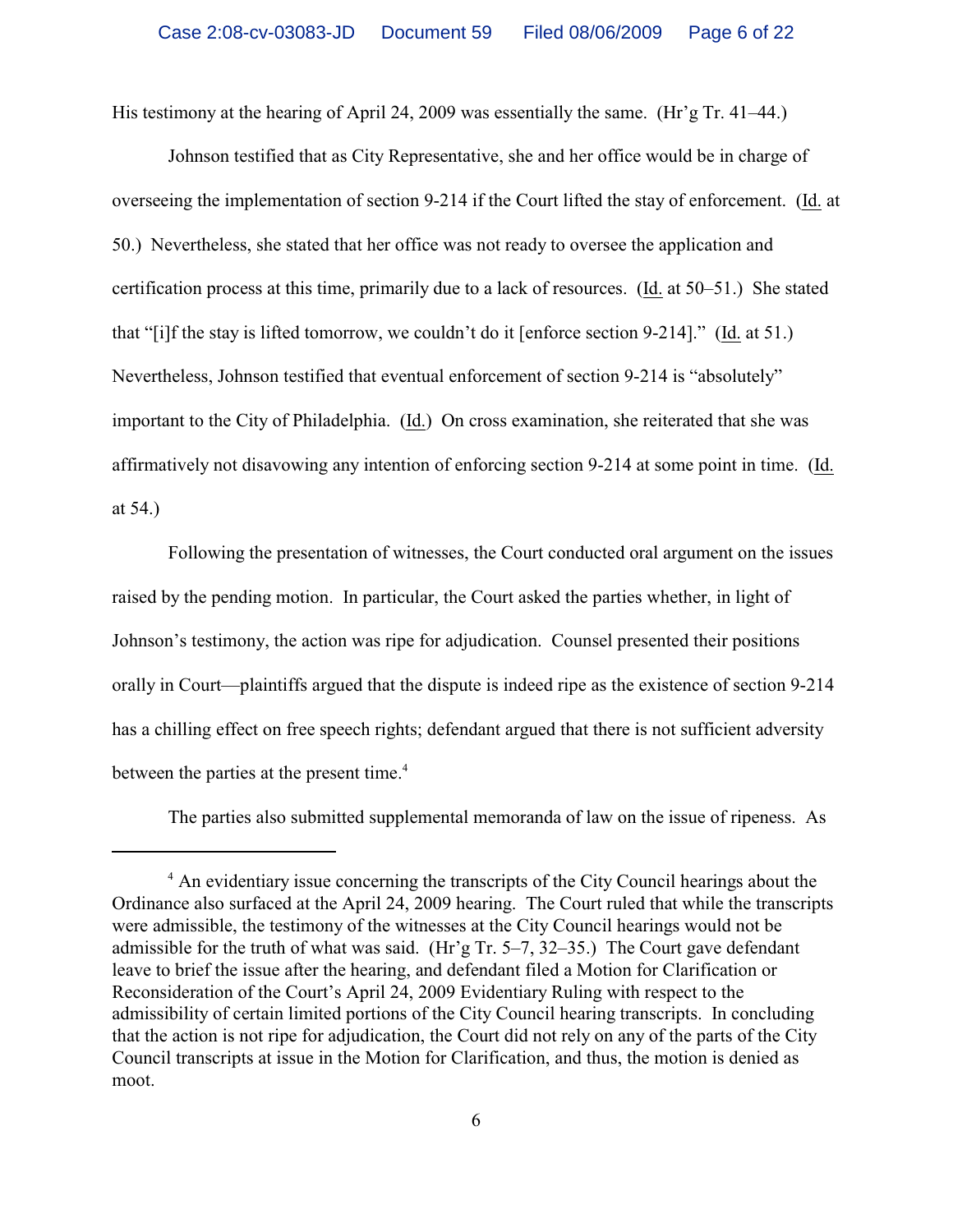an exhibit to its supplemental memorandum, defendant attached an affidavit by Johnson, which confirms her hearing testimony. In the affidavit, Johnson avers that "[a]s of [May 6, 2009], the City is not prepared to administer the application and examination process due to budget constraints." (Johnson Aff. ¶ 4, May 6, 2009.) Johnson further averred that "[t]he City's current budget deficit is \$179.5 million." (Id. ¶ 6.) Moreover, according to Johnson, the 2009 budget for the Office of the City Representative was reduced by ten percent to \$5,362,513; for fiscal year 2010, it will be further reduced by seventy-nine percent to  $$1,137,491$ . (Id.  $\P$ ] 9–10.)

In light of Johnson's testimony, oral argument by the parties in open Court on April 24, 2009, the supplemental memoranda of the parties, and Johnson's affidavit, the issue of whether the instant action is ripe for adjudication is before the Court and must be resolved before any decision on the merits of plaintiffs' constitutional challenge.

### **III. LEGAL STANDARD—RIPENESS**

Article III, section 2 of the United States Constitution "limits federal jurisdiction to actual 'cases' and 'controversies.'" Armstrong World Indus., Inc. v. Adams, 961 F.2d 405, 410 (3d Cir. 1992). This limitation "stands as a direct prohibition on the issuance of advisory opinions." Id. (citation omitted). "The existence of a case or controversy is a prerequisite to all federal actions, including those for declaratory or injunctive relief." Presbytery of N.J. of the Orthodox Presbyterian Church v. Florio, 40 F.3d 1454, 1462 (3d Cir. 1994) (citations omitted); accord Armstrong, 961 F.2d at 410.

The doctrine of ripeness, which "determines when a proper party may bring an action," has evolved from the case or controversy requirement. Armstrong, 961 F.2d at 411. Courts have noted some disagreement "as to whether the ripeness doctrine is grounded in the case or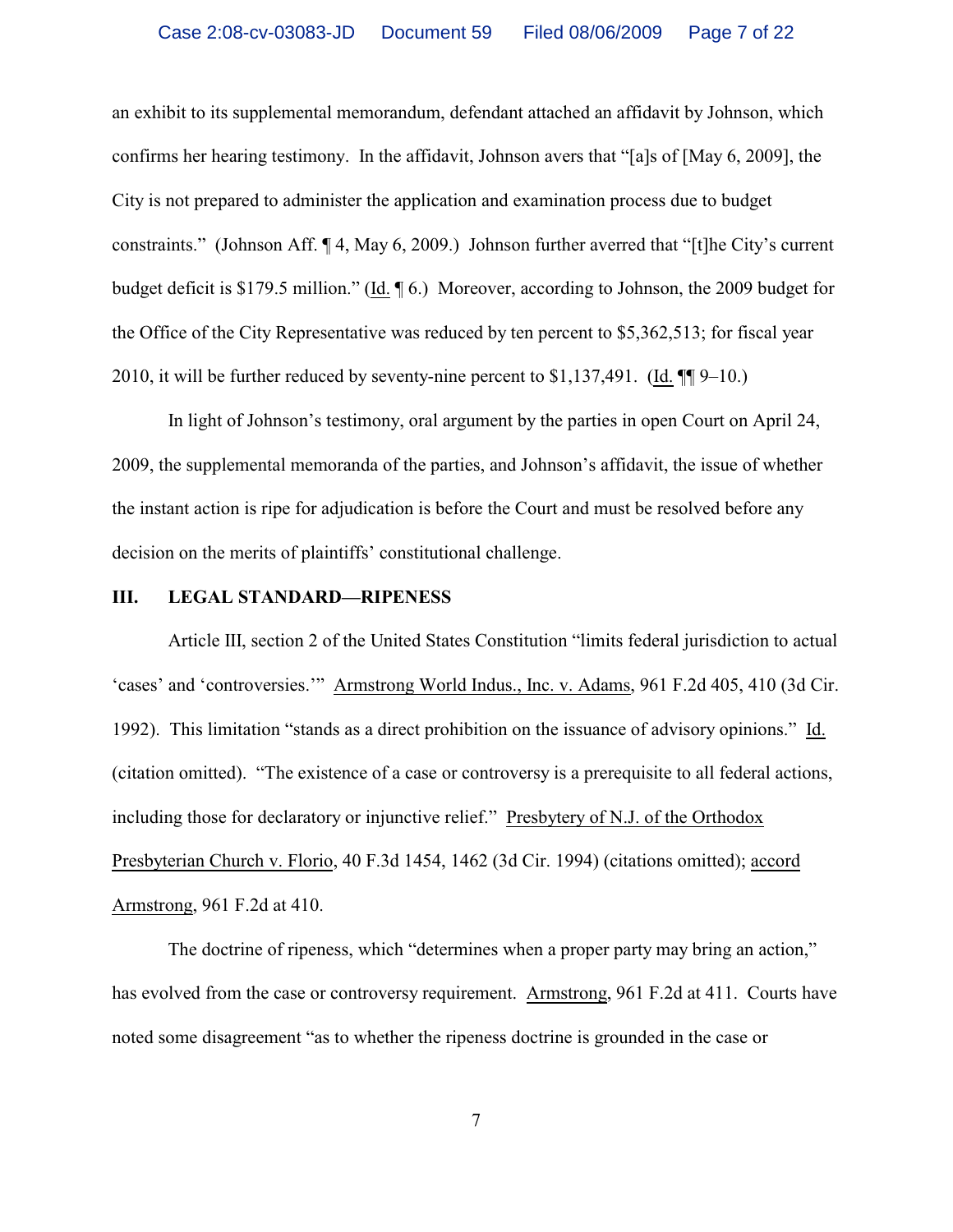controversy requirement or is better characterized as a prudential limitation on federal jurisdiction. . . . But regardless whether the ripeness doctrine has a prudential component, it seems clear that it is at least partially grounded in the case or controversy requirement." Id. at 411 n.12 (internal citations omitted).

The "basic rationale [of the ripeness doctrine] is to prevent the courts, through avoidance of premature adjudication, from entangling themselves in abstract disagreements . . . ." Abbott Labs. v. Gardner, 387 U.S. 136, 148 (1967), overruled on other grounds by Califano v. Sanders, 430 U.S. 99 (1977). The ripeness doctrine also incorporates the principle of constitutional avoidance as delineated in the seminal case of Ashwander v. Tennessee Valley Authority, 297 U.S. 288, 346–47 (1936) (Brandeis, J., concurring). It allows courts to avoid "ruling on federal constitutional matters in advance of the necessity of deciding them, to postpone judicial review where it would be premature." Armstrong, 961 F.2d at 413 (citations omitted). "Courts are particularly vigilant to ensure that cases are ripe when constitutional questions are at issue." Artway v. Attorney Gen. of N.J., 81 F.3d 1235, 1249 (3d Cir. 1996) (citation omitted).

"[I]t is difficult to define the contours of the ripeness doctrine with precision. The task is even more problematic when defining ripeness in the context of declaratory judgment actions . . . ." Step-Saver Data Sys., Inc. v. Wyse Tech., 912 F.2d 643, 646 (3d Cir. 1990) (internal citations omitted); accord NE Hub Partners v. CNG Transmission Corp. 239 F.3d 333, 341 (3d Cir. 2001) ("Ripeness is a matter of degree whose threshold is notoriously hard to pinpoint." (citation omitted)). As the Supreme Court has explained:

The difference between an abstract question and a "controversy" contemplated by the Declaratory Judgment Act is necessarily one of degree, and it would be difficult, if it would be possible, to fashion a precise test for determining in every case whether there is such a controversy. Basically, the question in each case is whether the facts alleged,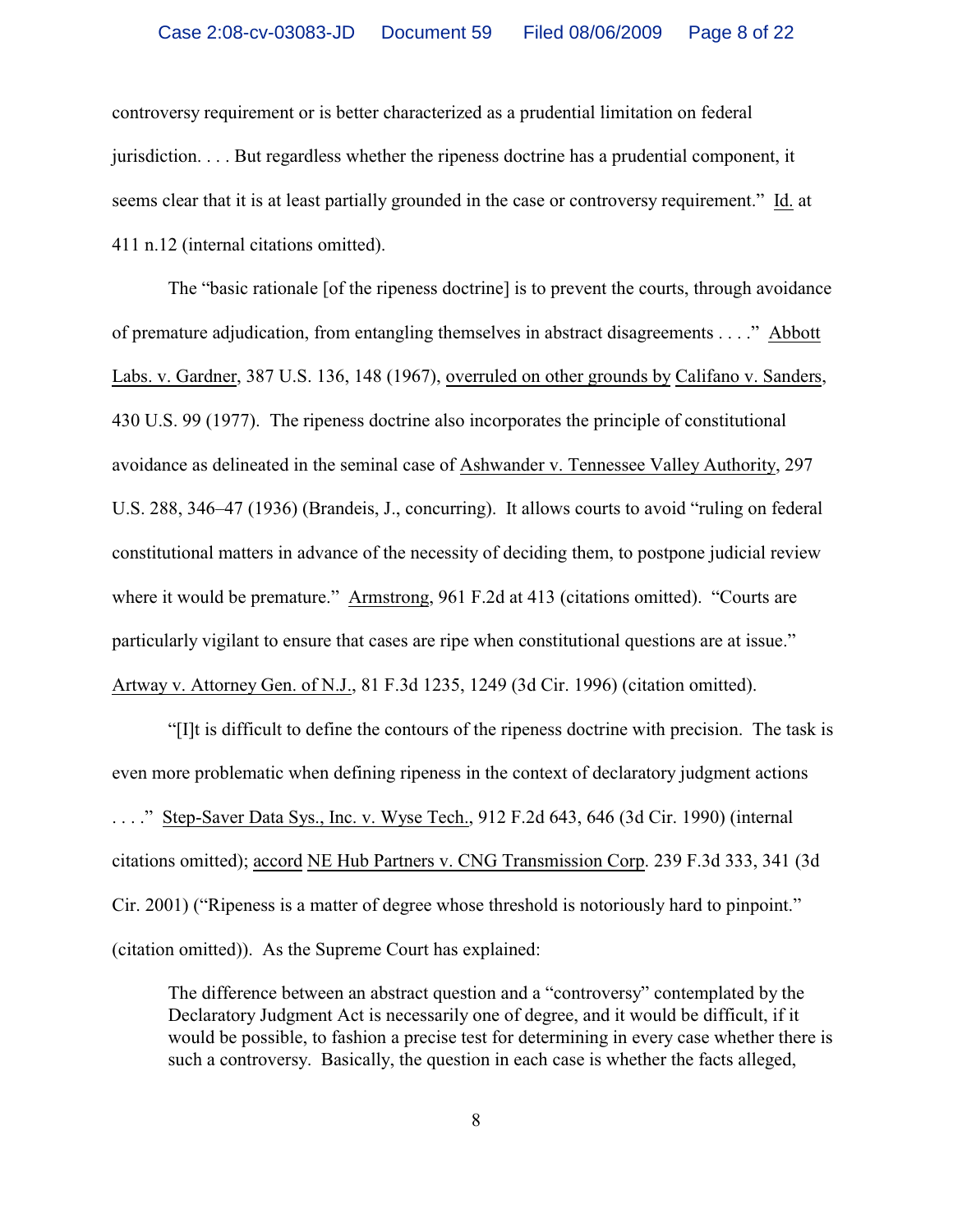under all the circumstances, show that there is a substantial controversy, between parties having adverse legal interests, of sufficient immediacy and reality to warrant the issuance of a declaratory judgment.

Maryland Cas. Co. v. Pac. Coal & Oil Co., 312 U.S. 270, 273 (1941) (citation omitted).

In Abbott Labs, the Supreme Court developed a two-part test for determining whether a case is ripe for adjudication: courts must "evaluate both the fitness of the issues for judicial decision and the hardship to the parties of withholding court consideration." 387 U.S. at 149. The Third Circuit has further refined that test in the declaratory judgment context: courts must examine "the adversity of the interest of the parties, the conclusiveness of the judicial judgment and the practical help, or utility, of that judgment." Step-Saver, 912 F.2d at 647 (citations omitted). These tests co-exist, and the Third Circuit continues to employ both. In NE Hub, the Third Circuit explained that "[t]he Step-Saver rubric is a distillation of the factors most relevant to the Abbott Labs considerations. Adversity and conclusiveness apparently are subsumed under the 'fitness' prong of the Abbott Labs test, while utility is relevant both to 'fitness' and 'hardship.'" 239 F.3d at 342 n.9 (internal citation omitted).

As plaintiffs seek a declaratory judgment that certain provisions of the tour guide law, section 9-214 of the Philadelphia Code, are unconstitutional, this Memorandum will first discuss the ripeness doctrine in the context of declaratory judgments, applying the three-prong Step-Saver test.

## **A. Ripeness of Declaratory Judgment Actions**

# **1. Adversity of Interest**

"'For there to be an actual controversy the defendant must be so situated that the parties have adverse legal interests." Step-Saver, 912 F.2d at 648 (quoting 10A C. Wright, A. Miller &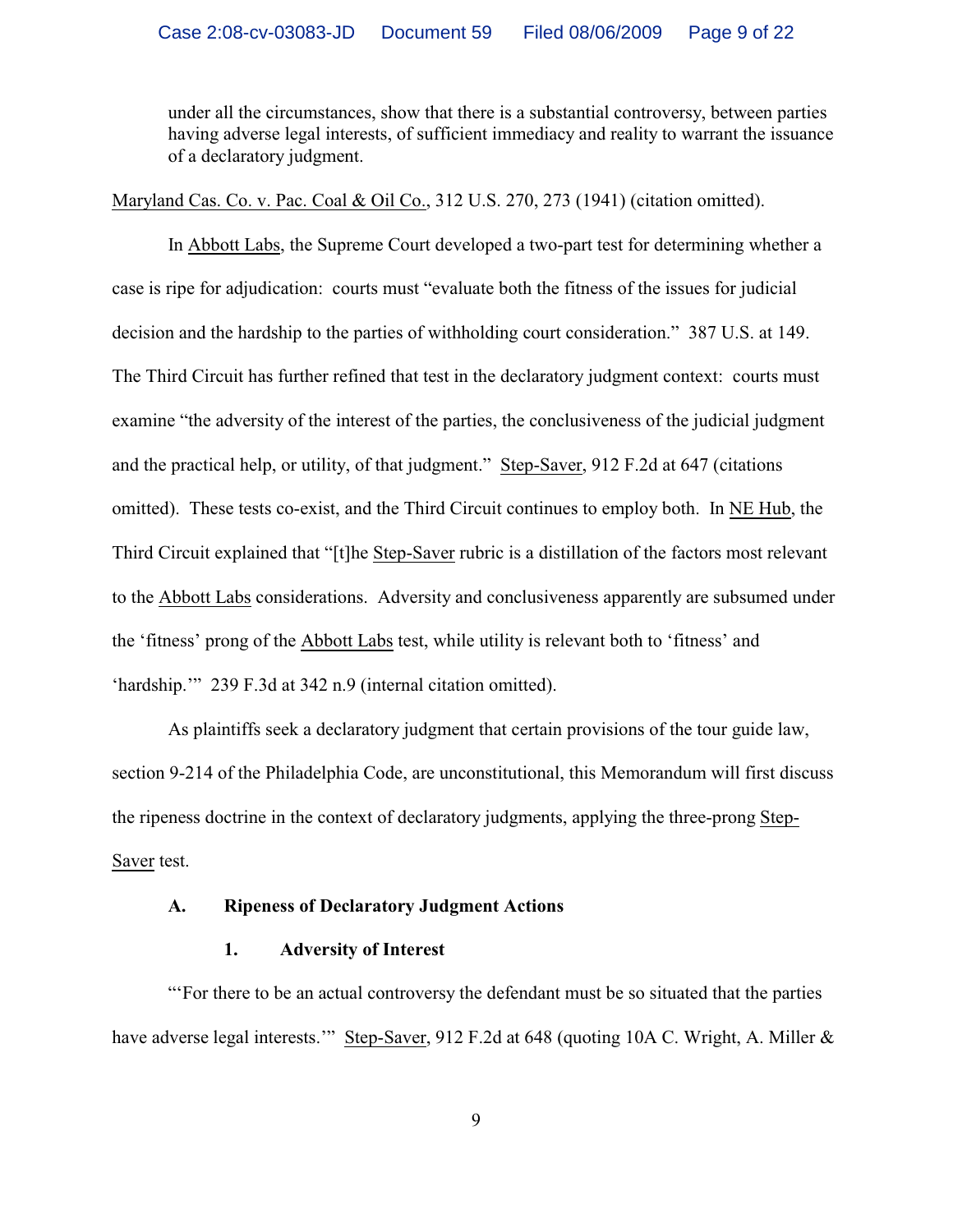M. Kane, Federal Practice and Procedure § 2757, at 582–83 (2d ed. 1983)). "Parties' interests are adverse where harm will result if the declaratory judgment is not entered." Travelers Ins. Co. v. Obusek, 72 F.3d 1148, 1154 (3d Cir. 1995). One circumstance that negates adversity is "where the chance of the defendant acting against plaintiff is but a 'contingency.'" NE Hub, 239 F.3d at 343 (citations omitted); accord Step-Saver, 912 F.2d at 647–48; Armstrong, 961 F.2d at 411–12.

"Although the action cannot be based on a contingency, the party seeking declaratory relief need not wait until the harm has actually occurred to bring the action. Thus, in an appropriate circumstance, a litigant can seek a declaratory judgment where the harm is threatened in the future." Travelers Ins., 72 F.3d at 1154 (internal citations omitted). Yet the threatened harm cannot be "'imaginary or speculative." Steffel v. Thompson, 415 U.S. 452, 459 (1974) (quoting Younger v. Harris, 401 U.S. 37, 42 (1971)). When the contemplated harm is the threat of criminal prosecution, the Supreme Court has held that:

[a] plaintiff who challenges a statute must demonstrate a realistic danger of sustaining a direct injury as a result of the statute's operation or enforcement. . . . When the plaintiff has alleged an intention to engage in a course of conduct arguably affected with a constitutional interest, but proscribed by a statute, and there exists a credible threat of prosecution thereunder, he should not be required to await and undergo a criminal prosecution as the sole means of seeking relief.

Babbitt v. United Farm Workers Nat'l Union, 442 U.S. 289, 298 (1979) (internal quotation marks & citations omitted). Plaintiffs who "do not claim that they have ever been threatened with prosecution, that a prosecution is likely, or even that a prosecution is remotely possible ... do not allege a dispute susceptible to resolution by a federal court." Id. at 298–99 (internal quotation marks & citations omitted). While Babbitt assessed the credibility of a threat of criminal prosecution, the same analysis has been extended to the prospect of civil enforcement.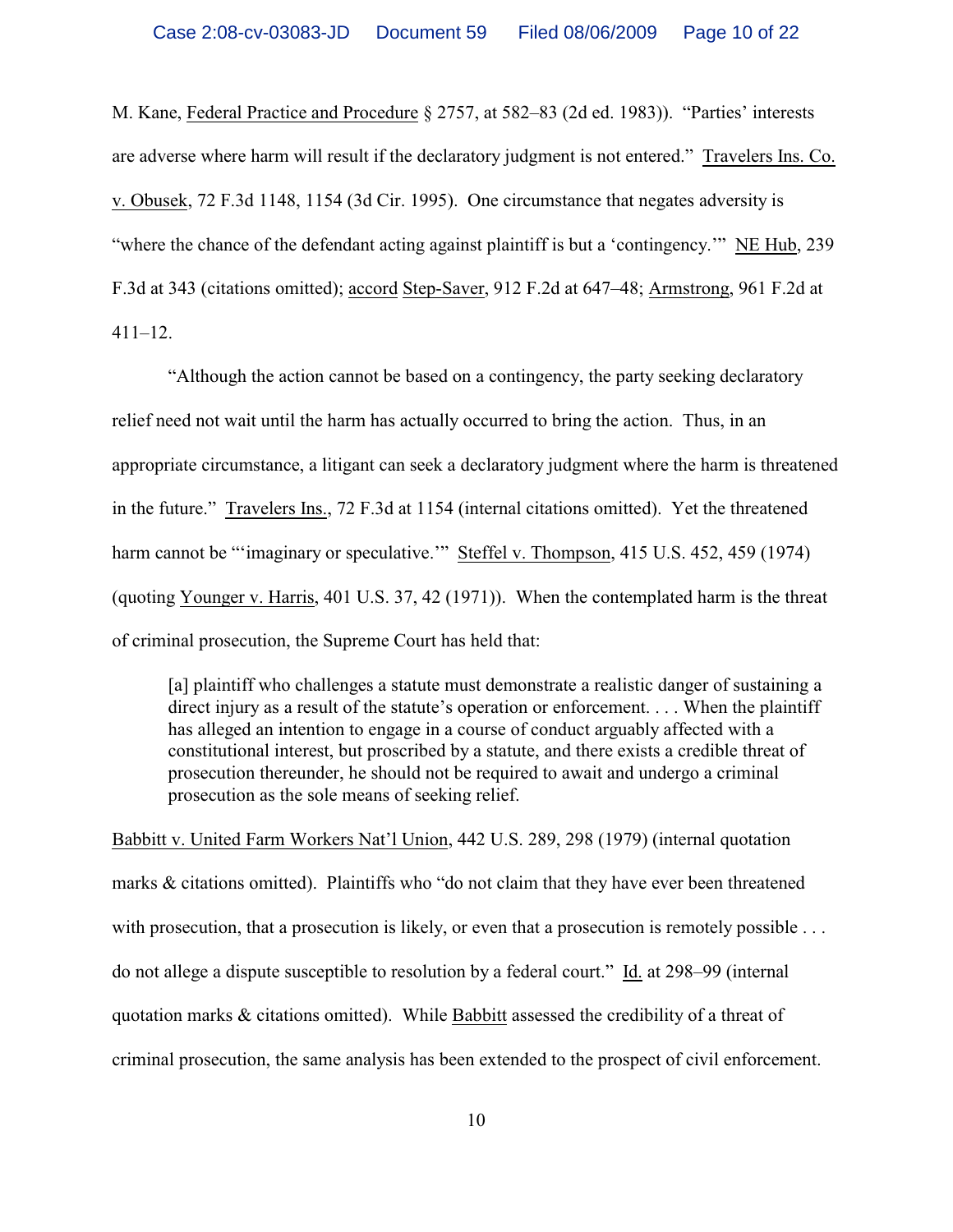See Planned Parenthood of Central N.J. v. Farmer, 220 F.3d 127, 148 (3d Cir. 2000).

The question of when a plaintiff is subject to a credible threat of enforcement has been the subject of much litigation in the Third Circuit. The Third Circuit "has afforded review even when the state has taken no active measures toward prosecution." Artway, 81 F.3d at 1247. Nevertheless, "'[m]any cases deny ripeness on the straight-forward ground that the anticipated events and injury are simply too remote and uncertain to justify present adjudication.'" Id. at 1248 (quoting 13A Charles A. Wright et al., Federal Practice and Procedure § 3532.2, at 138 (1984)). The Third Circuit has described the key inquiry as follows: "In order to present a justiciable controversy in an action seeking a declaratory judgment to protect against a feared future event, the plaintiff must demonstrate that the probability of that future event occurring is real and substantial, 'of sufficient immediacy and reality to warrant the issuance of a declaratory judgment.'" Salvation Army v. Dep't of Cmty. Affairs of N.J., 919 F.2d 183, 192 (3d Cir. 1990) (quoting Steffel, 415 U.S. at 460). Even when the challenge to the statute "is on First Amendment grounds, there must be a 'real and immediate' threat of enforcement against the plaintiff." Id. (quoting Hardwick v. Bowers, 760 F.2d 1202, 1206–07 (11th Cir. 1985), reversed on other grounds sub nom, Bowers v. Hardwick, 478 U.S. 186 (1986)).

One key factor in assessing the reality and immediacy of the threat is whether the state has expressly disavowed prosecution under or enforcement of the challenged statute. See, e.g., Virginia v. Am. Booksellers Ass'n, Inc., 484 U.S. 383, 393 (1988) ("We are not troubled by the pre-enforcement nature of this suit. The State has not suggested that the newly enacted law will not be enforced, and we see no reason to assume otherwise."); Planned Parenthood, 220 F.3d at 148 (relying on the fact that "plaintiffs received no assurances that [the challenged statute] would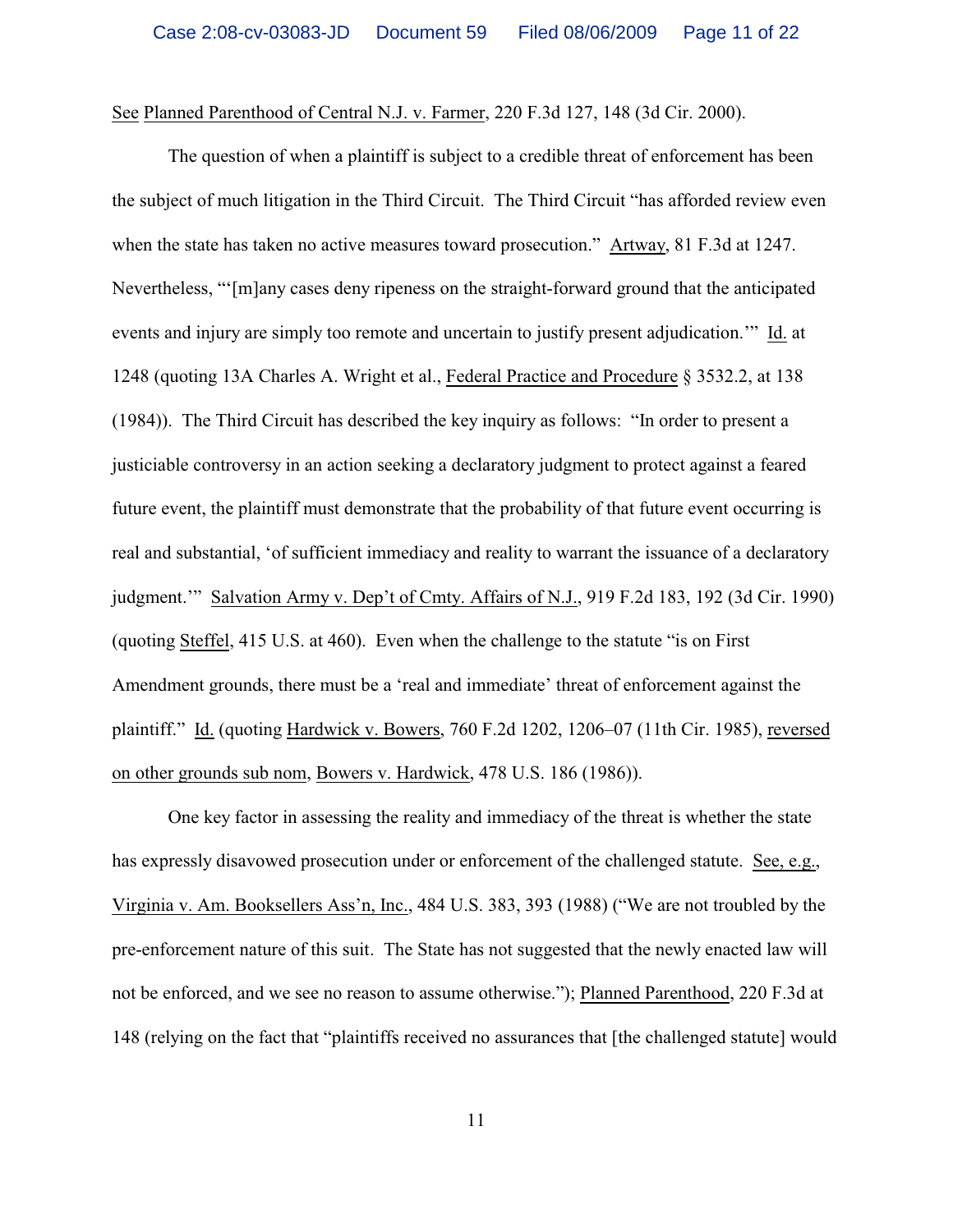not be enforced against them"); Pic-A-State Pa., Inc. v. Reno, 76 F.3d 1294, 1299 (3d Cir. 1996) ("We also note that the Government, although it has stated that a federal prosecution is unlikely, has not expressly disavowed an intent to prosecute." (citation omitted)); Salvation Army, 919 F.2d at 192–93. For example, in Presbytery, the challenged statute prohibited discrimination based on sexual orientation. 40 F.3d at 1458. One of the plaintiffs, a pastor, asserted that when acting both in his institutional and individual capacities, "he has engaged, does engage, and will engage in prohibited discrimination." Id. at 1464. The state forswore enforcement of the statute with respect to religious institutions and their employees acting in an institutional capacity. Id. at 1466–67. However, the state refused to "eschew enforcement against speech or expressive conduct outside the setting of a religious institution or office. . . . The pointed nature of that refusal . . . indicates to us that [plaintiff] and others who engage in the expressive activity he describes face a real threat of prosecution." Id. at 1467–68. The Presbytery court concluded that the dispute was ripe because plaintiff averred that he would perform acts that violated the statute; as a result, when acting in his individual capacity, he faced a "threat of prosecution [that was] 'real and substantial' . . . ." Id. at 1465, 1468 (quoting Salvation Army, 919 F.2d at 192).

The threat of enforcement "must remain 'real and immediate' throughout the course of the litigation." Salvation Army, 919 F.2d at 192. Intervening events may render the controversy speculative and the dispute unripe. Id.

## **a. Adversity of Interest in the First Amendment Context**

In the context of a First Amendment challenge, the possibility of a "penalty for present conduct might conceivably 'chill' [plaintiffs] in the current exercise of [their] First Amendment rights, a prospect that the Supreme Court has always taken very seriously." Salvation Army, 919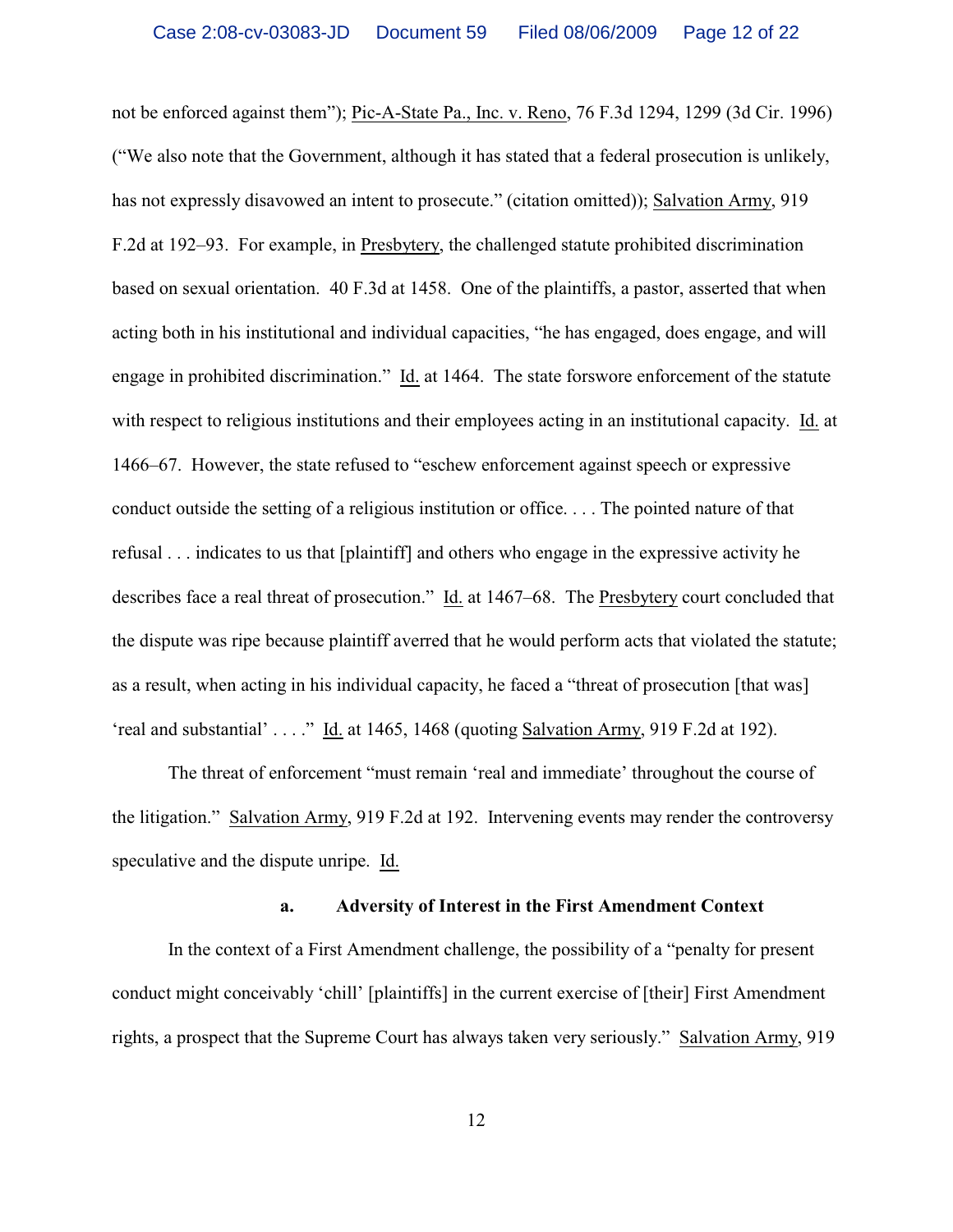F.2d at 193 (citations omitted). The Salvation Army court inquired whether this potential chilling effect "might be considered a present constitutional injury that distinguishes [a First Amendment challenge] from ordinary declaratory judgment cases." Id. It answered this inquiry in the negative, explaining that "the Supreme Court has held that allegations of chilling injury are not sufficient basis for standing to challenge a government action, at least when the chill is 'subjective' and not substantiated by evidence that the government action has a present and concrete effect." Id. (citations omitted). In so ruling, the Salvation Army court noted that the state had granted an exemption to plaintiff from certain provisions of the challenged statute. Id. at 192–93. Moreover, plaintiff in that case had not presented any evidence that the threat of private enforcement of those provisions "at any time has or will have a perceptible effect on the exercise of [plaintiff's] First Amendment rights." Id. at 193. Accordingly, the court concluded that the dispute with respect to those provisions was not ripe. Id.

## **2. Conclusiveness of Judgment**

"Any contest must be based on a 'real and substantial controversy admitting of specific relief through a decree of a conclusive character, as distinguished from an opinion advising what the law would be upon a hypothetical state of facts." Step-Saver, 912 F.2d at 649 (quoting Aetna Life Ins. Co. v. Haworth, 300 U.S. 227, 241 (1937)). Whether a judgment may be considered conclusive often depends on the presence of a concrete set of facts. Nevertheless, "[t]he requirement of concreteness has some play in the joints." Presbytery, 40 F.3d at 1463; accord Armstrong, 961 F.2d at 412 ("[T]he need for a concrete set of facts is greater in some instances than others."). When "the question presented is 'predominantly legal,'" the factual record is not as important, and the questions may be appropriate for judicial resolution even without a fully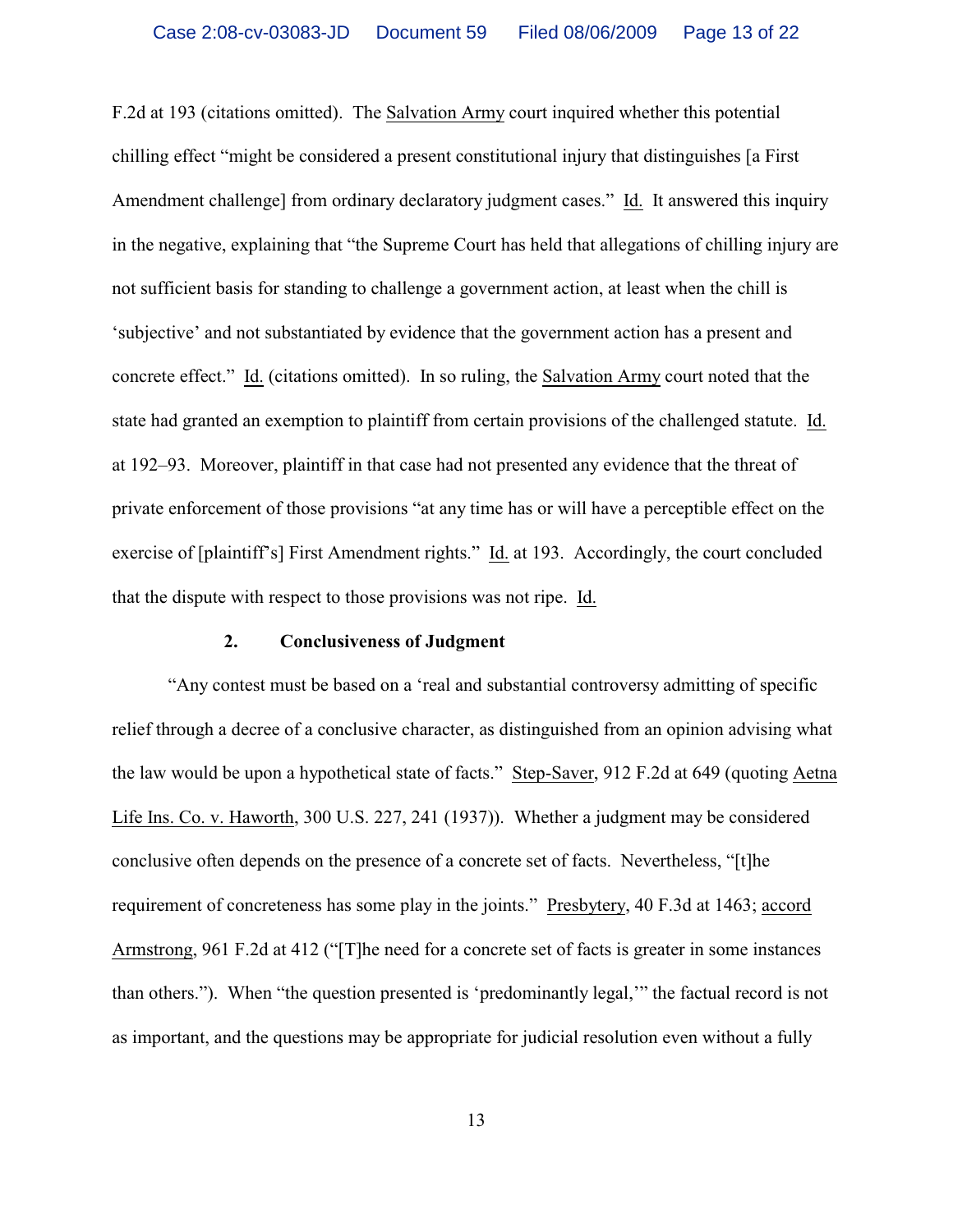developed factual record. Armstrong, 961 F.2d at 412 (quoting Pac. Gas & Elec. Co. v. State Energy Res. Conservation & Dev. Comm'n, 461 U.S. 190, 201 (1983)); accord Abbott Labs, 387 U.S. at 149; NE Hub, 239 F.3d at 344; Pic-A-State, 76 F.3d at 1300; Travelers Ins., 72 F.3d at 1155. "Of course, even where the need for a concrete set of facts is not as great, the case or controversy requirement must be met." Armstrong, 961 F.2d at 412; accord Presbytery, 40 F.3d at 1468 ("[P]redominantly legal questions are generally amenable to a conclusive determination in a preenforcement context; however, plaintiffs raising predominantly legal claims must still meet the minimum requirements for Article III jurisdiction." (internal quotation marks & citations omitted)).

#### **3. Utility of Judgment**

A declaratory judgment must be "of some practical help to the parties" at the time when it is made. Travelers Ins., 72 F.3d at 1155. "The idea behind the [Declaratory Judgment] Act was to clarify legal relationships so that plaintiffs (and possibly defendants) could make responsible decisions about the future." Step-Saver, 912 F.2d at 649. In debating the Declaratory Judgment Act, Congressman Gilbert said "'[u]nder the present [pre-Declaratory Judgment Act] law, you take a step in the dark and then turn on the light to see if you stepped into a hole. Under the declaratory judgment law you turn on the light and then take the step.'" Id. at 649–50 (quoting 69 Cong. Rec. 2108 (1928)). To assess utility, the Court must consider "whether the parties' plans of action are likely to be affected by a declaratory judgment." Id. at 649 n.9.

# **B. Ripeness of Permanent Injunction Actions**

The ripeness of an action for permanent injunctive relief is assessed under the two-part test of Abbott Labs: courts must "evaluate both the fitness of the issues for judicial decision and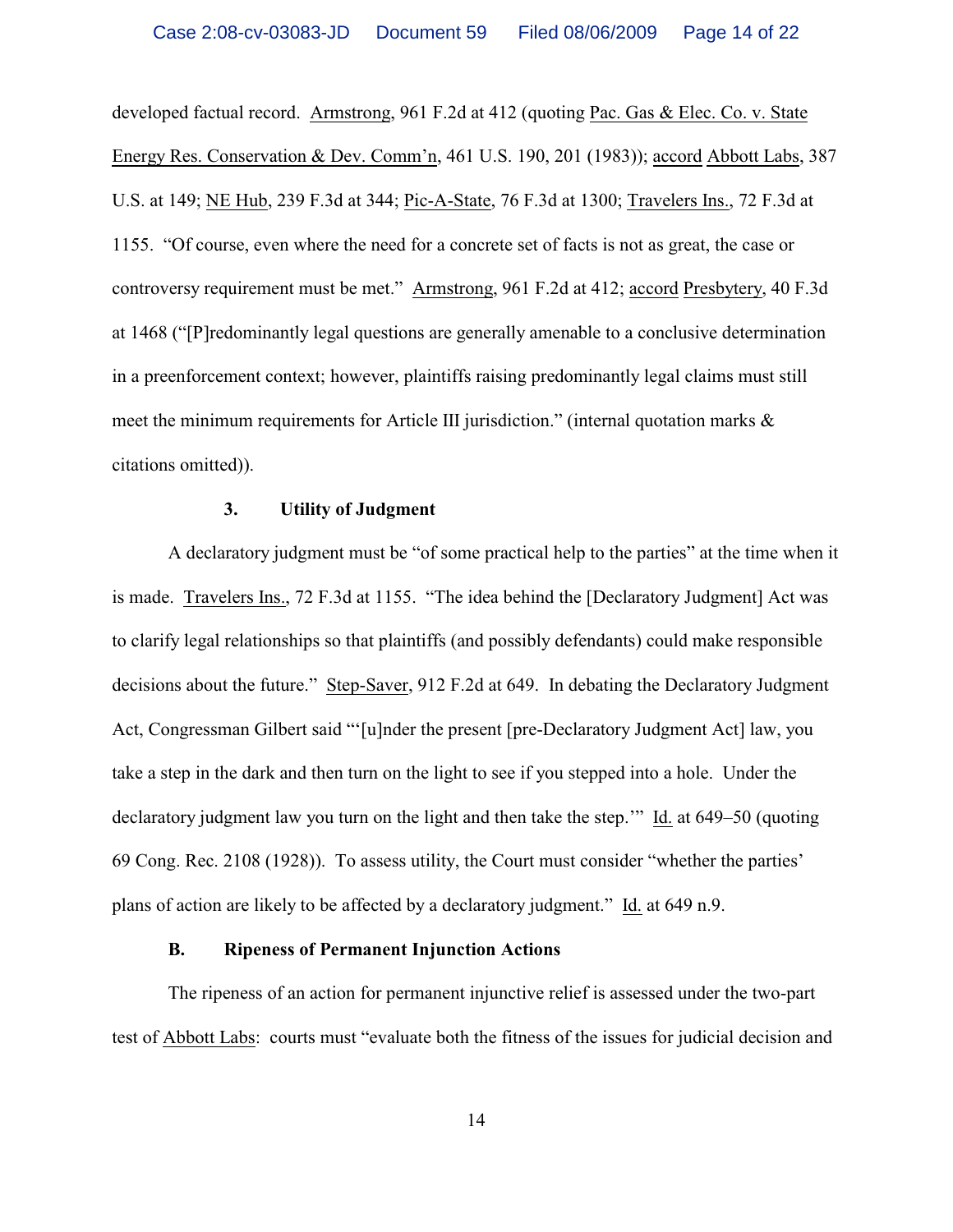the hardship to the parties of withholding court consideration." 387 U.S. at 149. The Third

Circuit has elaborated on this test as follows:

Under the "fitness for review" inquiry, a court considers whether the issues presented are purely legal, as opposed to factual, and the degree to which the challenged action is final. The various factors that enter into a court's assessment of fitness include: whether the claim involves uncertain and contingent events that may not occur as anticipated or at all; the extent to which a claim is bound up in the facts; and whether the parties to the action are sufficiently adverse.

The second prong focuses on the hardship that may be entailed in denying judicial review, and the determination whether any such hardship is cognizable turns on whether the challenged action creates a "direct and immediate" dilemma for the parties, such that the lack of pre-enforcement review will put the plaintiffs to costly choices.

Phila. Fed'n of Teachers v. Ridge, 150 F.3d 319, 323 (3d Cir. 1998) (internal citations omitted).

These factors are the same as those considered under Step-Saver, which has been

described as a "refinement" of Abbott Labs that "simply alters the headings under which various

factors are grouped, and since Step-Saver, we have employed both tests." Id. at 323 n.4 (citations

omitted); accord NE Hub, 239 F.3d at 342 n.9. The Court will apply the three-part test of Step-

Saver to analyze the ripeness of both the request for declaratory judgment and the request for

injunctive relief because its framework better accommodates the Court's analysis in this case.

# **IV. DISCUSSION**

# **A. Declaratory Judgment**

# **1. Adversity of Interest**

Melanie Johnson has testified that defendant is not prepared at this time to begin enforcing section 9-214. The question raised by this testimony is whether "the probability of th[e] feared future event occurring is real and substantial, 'of sufficient immediacy and reality to warrant the issuance of a declaratory judgment." Salvation Army v. Dep't of Cmty. Affairs of N.J., 919 F.2d 183, 192 (3d Cir. 1990) (quoting Steffel v. Thompson, 415 U.S. 452, 460 (1974)).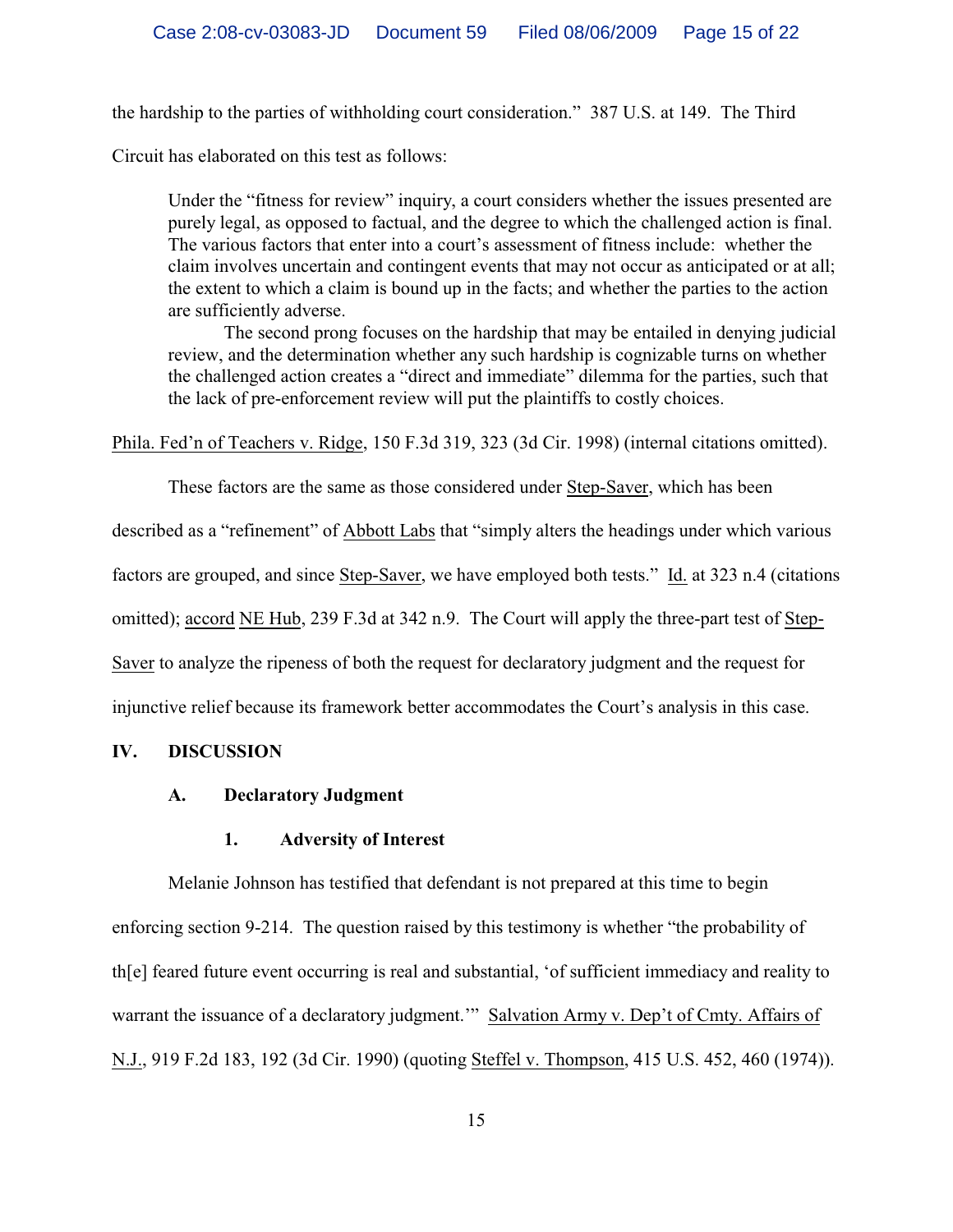Even when the challenge to the statute "is on First Amendment grounds, there must be a 'real and immediate' threat of enforcement against the plaintiff." Id. (quoting Hardwick v. Bowers, 760 F.2d 1202, 1206–07 (11th Cir. 1985), reversed on other grounds sub nom, Bowers v. Hardwick, 478 U.S. 186 (1986)). As Johnson has testified and stated in her affidavit that, as of the present date, defendant does not have the resources to enforce section 9-214, arguably there is no "real and immediate threat of enforcement against" plaintiffs or other current or aspiring tour guides. Id. (internal quotation marks & citations omitted). Without the financial capacity to develop and administer the testing and certification programs, defendant cannot immediately enforce section 9-214 to plaintiffs' detriment. Seen in this light, Johnson's statements suggest that the dispute is not ripe for adjudication.

In similar cases, when the Third Circuit has concluded that disputes are unripe, it has done so based on a complete disavowal of enforcement against the plaintiffs. In Salvation Army, for example, defendant granted plaintiff "[a] substantial number of exemptions . . . to both statutory and regulatory provisions." 919 F.2d at 191. Following these exemptions, the record in the case "reflect[ed] not only the absence of a threat of enforcement but an express assurance that there will be no enforcement against [plaintiff] of the waived provisions of the statute." Id. at 192 (citations omitted). Accordingly, the court held that "unless and until the defendants or their successors attempt to rescind the exemptions that have been granted to [plaintiff], the district court should decline to provide an advisory opinion regarding the constitutionality of these provisions." Id. at 193. Without a credible threat of enforcement, there was no need for a declaratory judgment, and the dispute was not ripe. Id.

In the absence of an equivalent express disavowal, the Third Circuit generally concludes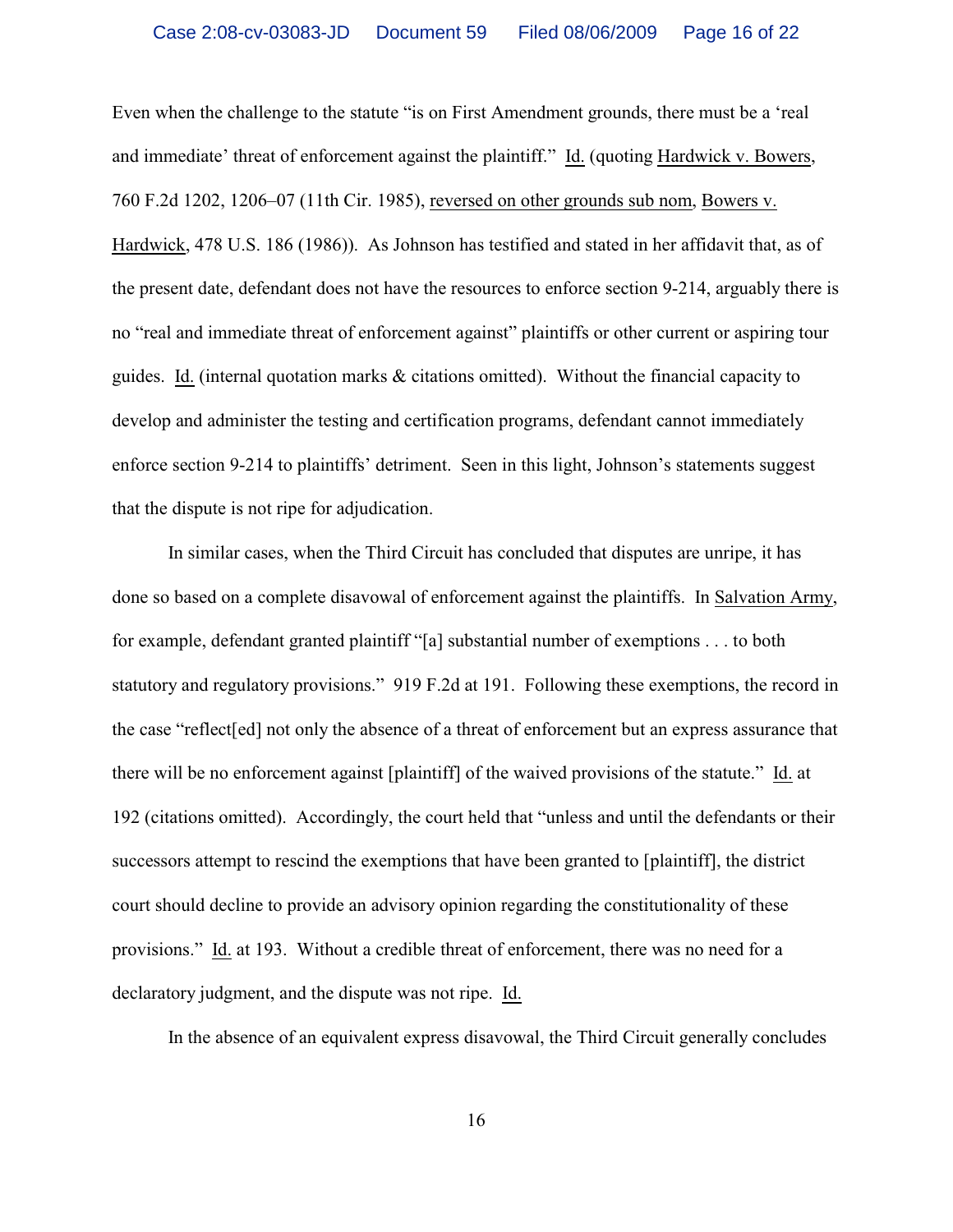that there is a threat of enforcement and that the dispute is ripe for adjudication. See, e.g., Pic-A-State Pa., Inc. v. Reno, 76 F.3d 1294, 1299 (3d Cir. 1996) ("We also note that the Government, although it has stated that a federal prosecution is unlikely, has not expressly disavowed an intent to prosecute." (citation omitted)); Presbytery of N.J. of the Orthodox Presbyterian Church v. Florio, 40 F.3d 1454, 1467–68 (3d Cir. 1994) (holding that as the state refused to "eschew enforcement against speech or expressive conduct outside the setting of a religious institution or office," plaintiff "and others who engage in the expressive activity he describes face a real threat of prosecution").

There is no such express disavowal of enforcement in the instant case; in fact, Johnson testified that enforcing section 9-214 at some point is "absolutely" important to the City of Philadelphia. (Hr'g Tr. 51.) Defendant's current inability to enforce section 9-214 due to lack of resources, however, serves as an equivalent bar against enforcement, at least at the present time. Ripeness is a doctrine of timing. See Travelers Ins. Co. v. Obusek, 72 F.3d 1148, 1154 (3d Cir. 1995) ("Ripeness determines when a proper party may bring an action." (internal quotation marks & citation omitted)). While defendant has not disavowed eventual enforcement of section 9-214, defendant has effectively disavowed enforcement at the present time or in the near future. Defendant's financial inability to enforce the challenged law against plaintiffs or any other individual at this time vitiates ripeness. See Texas v. United States, 523 U.S. 296, 300 (1998) ("A claim is not ripe for adjudication if it rests upon contingent future events that may not occur as anticipated, or indeed may not occur at all." (internal quotation marks & citations omitted)). While the action is not currently ripe for adjudication, it may ripen at a future time when defendant has the resources to enforce section 9-214 against plaintiffs and others. If and when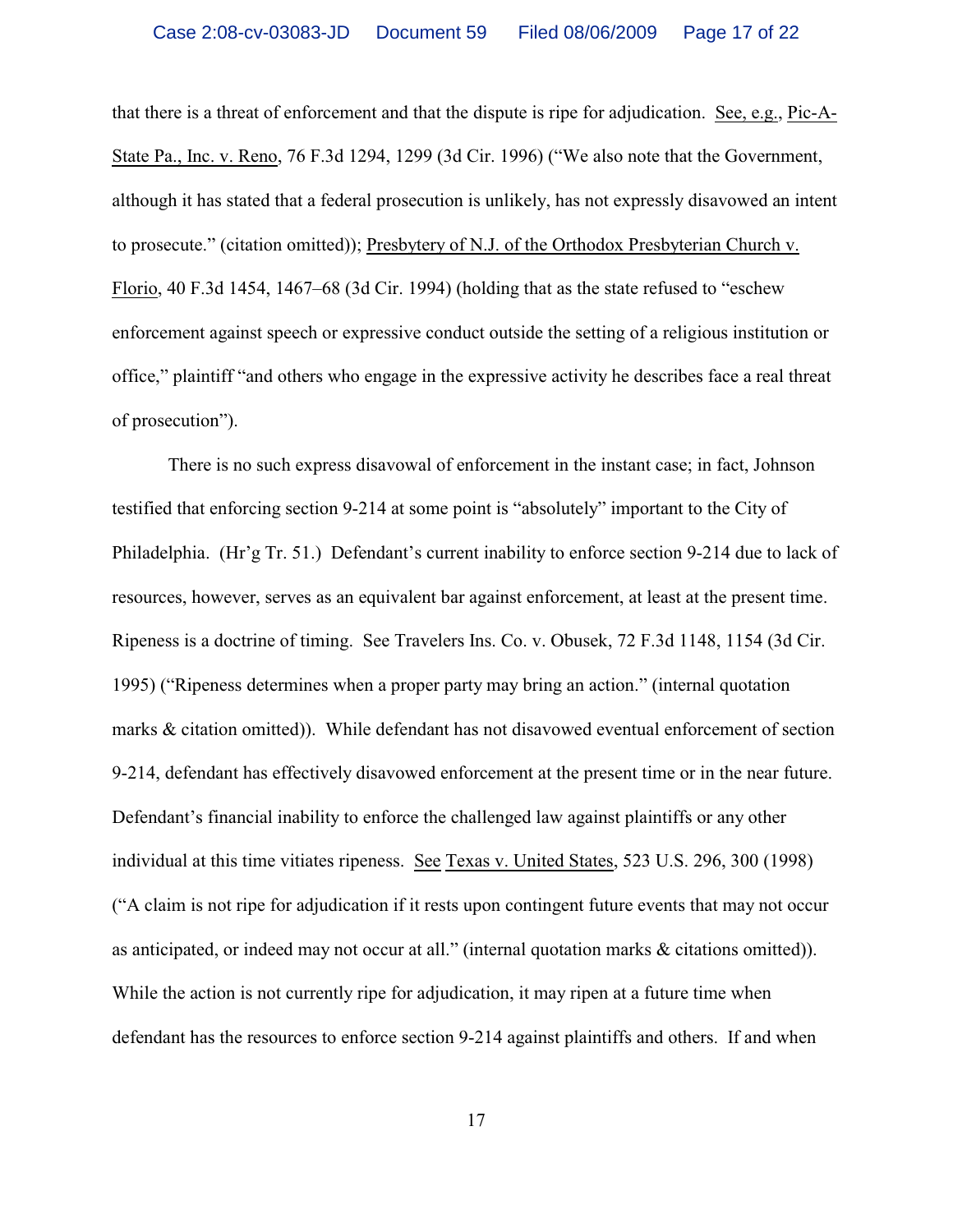that occurs, plaintiffs may renew their constitutional challenge.

In reaching this conclusion, the Court notes that the Third Circuit has recognized that intervening events may render a controversy speculative and the dispute unripe. Salvation Army, 919 F.2d at 192. For a dispute to stay ripe, the threat of enforcement "must remain 'real and immediate' throughout the course of the litigation." Id. In the instant case, defendant's budget crisis is such an intervening event. At the time that plaintiffs filed their Complaint, defendant was prepared to enforce section 9-214, and the dispute was ripe for adjudication. Since then, however, fewer resources are available to defendant, and defendant is no longer financially capable of enforcing section 9-214. Under the logic of Salvation Army, this intervening event has vitiated ripeness.

Plaintiffs argue that the case should be adjudicated at this time as "[r]efusing to resolve fully developed First Amendment challenges to laws that the government concededly intends to enforce would inject unnecessary and harmful uncertainty into people's decisions about whether to speak, as they wonder whether the government will begin enforcing its regulations in six months or in twelve." (Pls.' Supp. Mem. of Law on Ripeness 9.) In other words, plaintiffs are concerned about the chilling effect that section 9-214 may have on speech even if it is not currently enforced and argue that this chilling effect constitutes a present injury sufficient to make the case ripe. The Salvation Army court considered this argument and rejected it. The court explained that "the Supreme Court has held that allegations of chilling injury are not sufficient basis for standing to challenge a government action, at least when the chill is 'subjective' and not substantiated by evidence that the government action has a present and concrete effect." Salvation Army, 919 F.2d at 193 (citations omitted).

18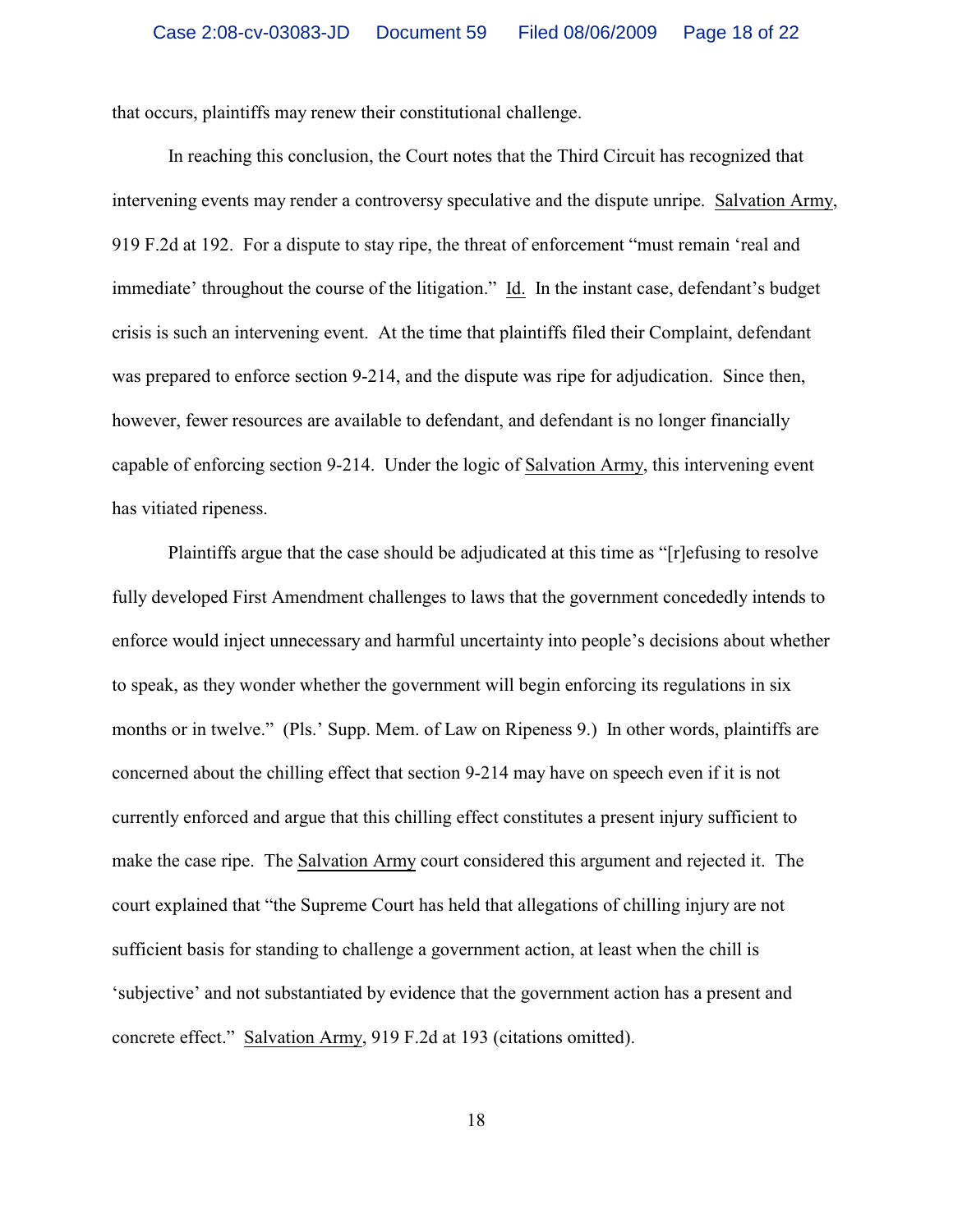The chill feared by plaintiffs is not substantiated by evidence. At the hearing, Michael Tait testified that he believed that if plaintiffs were unsuccessful in their lawsuit, "a lot of tour guides will have to leave because of the financial difficulties" imposed by section 9-214. (Hr'g Tr. 17–18.) This statement does not demonstrate that the presence of section 9-214 on the books without an immediate threat of enforcement would have a "present and concrete effect" on speech. Instead, Tait suggests that the actual enforcement of section 9-214, with its attendant financial burdens, would cause tour guides to stop leading tours in Center City Philadelphia. Tait did not testify as to what, if any, chilling effect would result if defendant was permitted to enforce the law but was not financially able to do so. Without evidence substantiating the claim that section 9-214 has a current effect on behavior, plaintiffs cannot rely on the alleged chilling effect to ripen the action for adjudication.

#### **2. Conclusiveness of Judgment**

The central question presented by plaintiffs' First Amendment challenge to section 9- 214—whether defendant may regulate the work of tour guides as a professional regulation—is "predominantly legal." Armstrong World Indus., Inc. v. Adams, 961 F.2d 405, 412 (3d Cir. 1992). When "the question presented is 'predominantly legal,'" the factual record is not as important, and the questions may be appropriate for judicial resolution even without a fully developed factual record. Id. (quoting Pacific Gas & Elec. Co. v. State Energy Res. Conservation & Dev. Comm'n, 461 U.S. 190, 201 (1983)). The Court has held a hearing in which both parties presented witnesses. No further factual development—including the specifics of the test or the exemption from the testing requirement—is required at this time, at least to rule on the central First Amendment issue presented by the case. Any judgment issued regarding the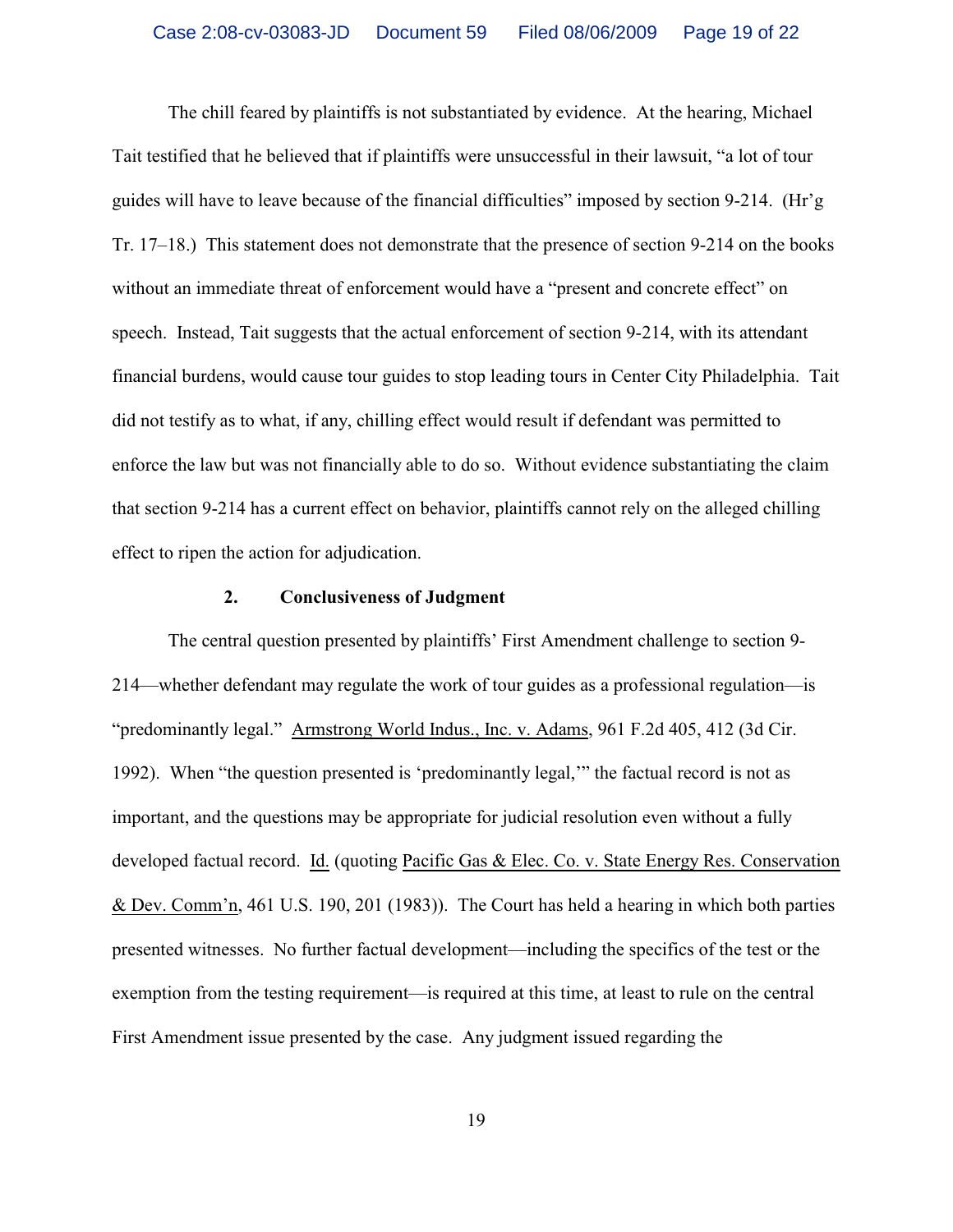constitutionality of regulating tour guides in this manner would be conclusive. Accordingly, this factor weighs in favor of ripeness.

## **3. Utility of Judgment**

For a case to be ripe, the declaratory judgment must be "of some practical help to the parties" at the time when it is made. Travelers Ins. Co. v. Obusek, 72 F.3d 1148, 1155 (3d Cir. 1995). "In this inquiry we consider 'whether the parties' plans of actions are likely to be affected by a declaratory judgment.'" Presbytery, 40 F.3d at 1469 (quoting Step-Saver, 912 F.2d at 649 n.9). In Armstrong, the court held that a declaratory judgment would not prove of practical help because it would not affect plaintiffs' or defendants' actions. 961 F.2d at 423. Moreover, plaintiffs did not "face[] a 'Hobson's choice' of foregoing lawful behavior or subjecting themselves to prosecution under the challenged provision." Id. at 423–24 (citations omitted). Lastly, "postponing judicial review [would] not cause plaintiffs to endure substantial economic hardship." Id. at 424. To the contrary, in Presbytery, the court held that "entry of a declaratory judgment deciding the free speech issues the [challenged laws] pose in the instant case would be useful to the parties and others who could be affected." 40 F.3d at 1469–70. The court further held that "[a] declaration of [plaintiff's] rights and those of all others who would seek to engage in similar activity would permit a person to speak without fear of governmental sanction or regulation of their activities protected by the statute." Id.

This case falls in between Armstrong and Presbytery. Certainly, plaintiffs would be put at ease by a judgment declaring section 9-214 unconstitutional. Such a judgment might result in current tour guides continuing to work in Center City Philadelphia or new tour guides beginning to work in the area. Yet such suppositions are purely speculative as plaintiffs have not presented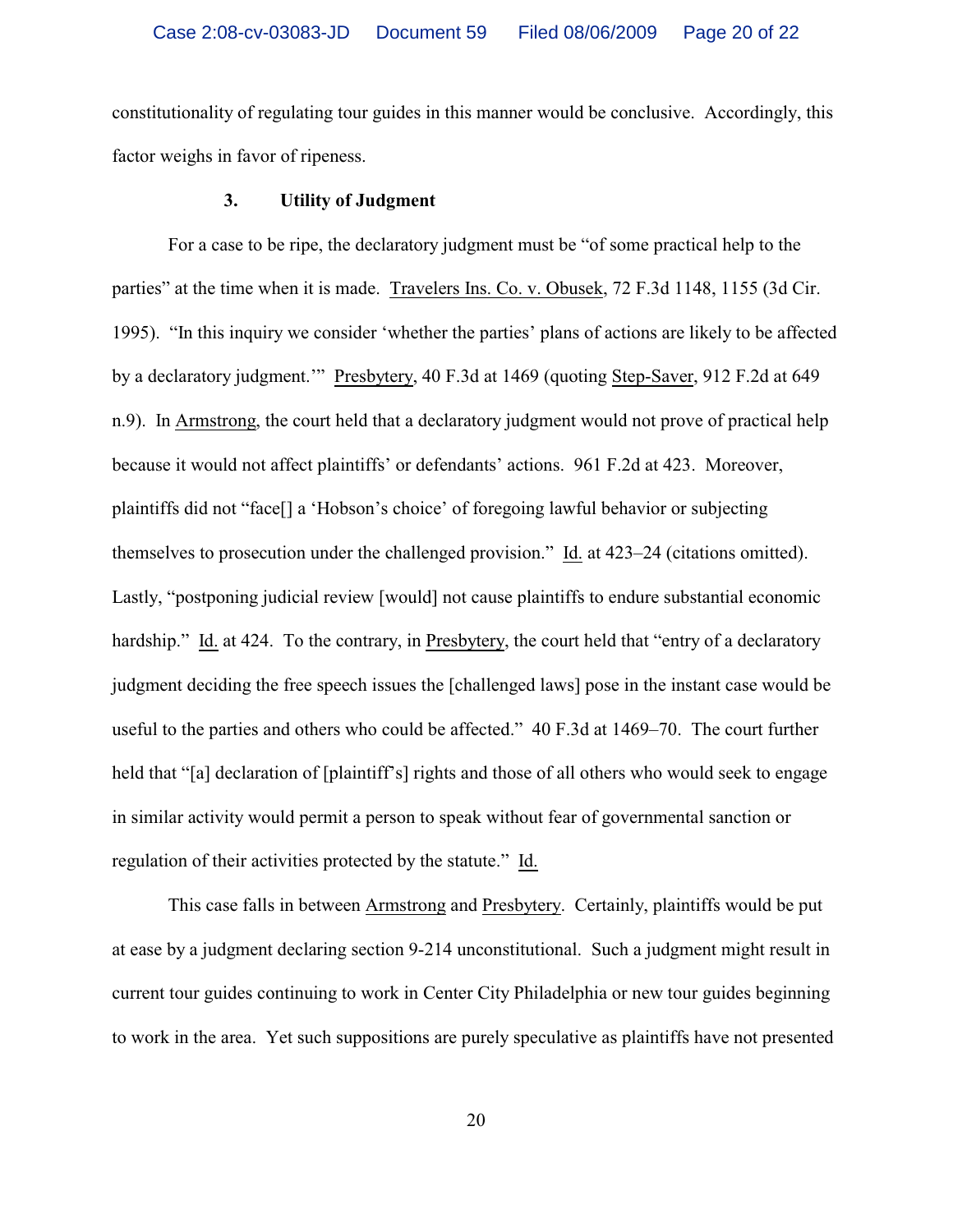any evidence of a present effect on existing or prospective tour guides. Plaintiffs have not demonstrated that having section 9-214 on the books without present enforcement would cause real-world behavioral modification or suppression of speech.

Considering the three Step-Saver prongs as a whole, the Court concludes that the action is not ripe for adjudication. While a declaratory judgment may prove appropriate to address threatened future harm, in the instant case, the threat of enforcement is speculative and remote. See Steffel, 415 U.S. at 459; Artway v. Attorney Gen. of N.J., 81 F.3d 1235, 1247–48 (3d Cir. 1996). Given the current financial circumstances and defendant's concomitant lack of resources, plaintiffs do not face "a real and immediate threat of enforcement . . . ." Salvation Army, 919 F.2d at 192 (internal quotation marks & citation omitted). The lack of such a threat repositions the parties such that their interests are not truly adverse and, thus, vitiates ripeness. Accordingly, under Article III, the Court lacks subject matter jurisdiction over the instant action.

## **B. Permanent Injunction**

Plaintiffs seek both a declaratory judgment and a permanent injunction with respect to section 9-214. Whether the declaratory judgment action is ripe is governed by the three-prong test of Step-Saver, 912 F.2d at 647. Whether the request for injunctive relief is ripe is governed by the two-prong test of Abbott Labs. v. Gardner, 387 U.S. 136, 149 (1967), overruled on other grounds by Califano v. Sanders, 430 U.S. 99 (1977). Part IV.A, *supra*, analyzed the ripeness of plaintiffs' request for a declaratory judgment under Step-Saver. Assessing the ripeness of the instant case under Abbott Labs would prove redundant.

At the evidentiary hearing, plaintiffs conceded that "the forms of relief actually overlap . . . . [A]s a practical matter, . . . assuming the Court decides the case in our favor, whether the